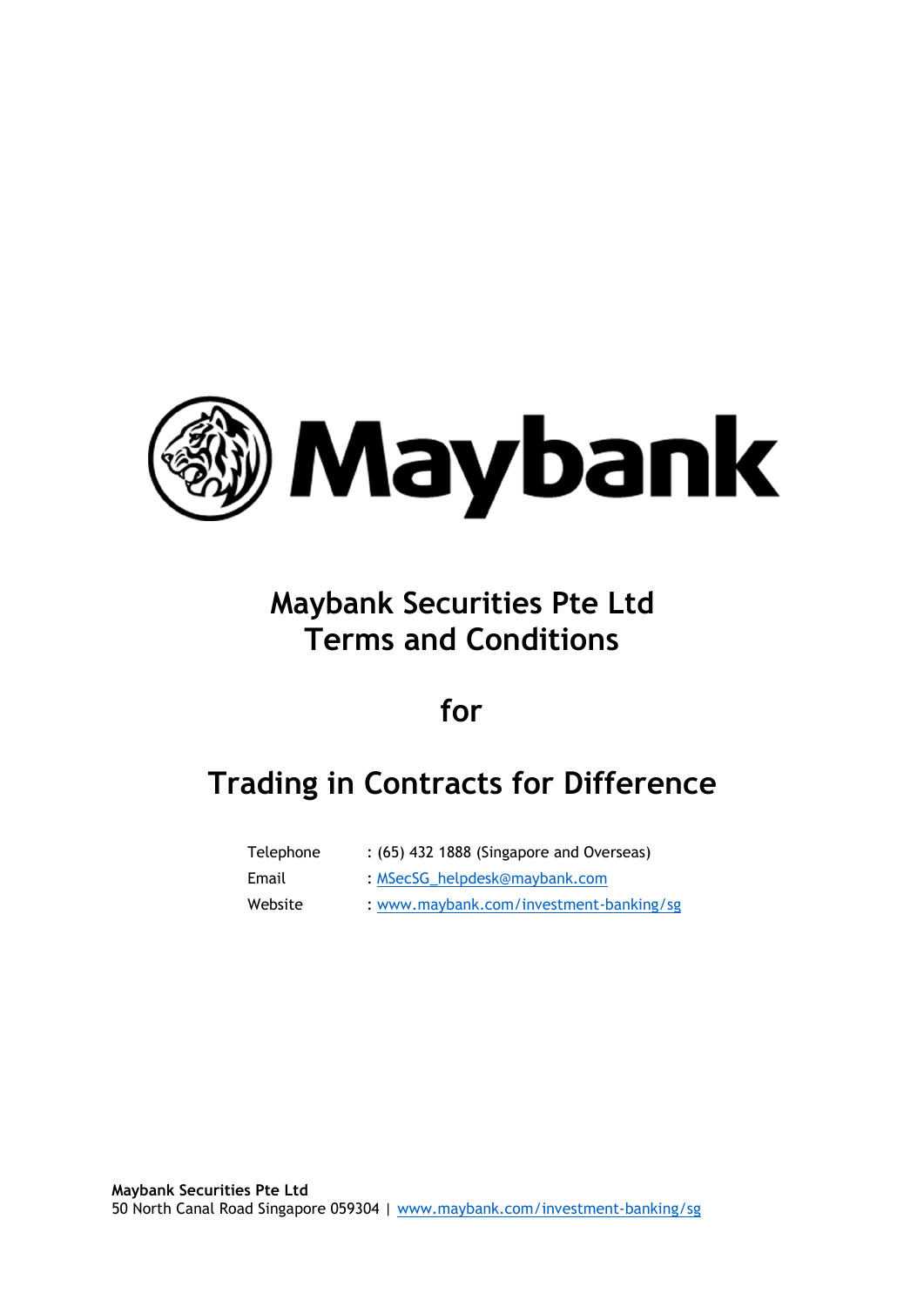## **Part II. TERMS AND CONDITIONS FOR TRADING IN CONTRACTS FOR DIFFERENCE**

This Part II of these T&C shall govern all CFDs (as hereinafter defined) entered into between Maybank Securities and the Client.

In the event of any conflict between this Part II of these T&C and Part I of these T&C, this Part II of these T&C shall prevail.

## **1. INTERPRETATION**

#### 1.1 **Definitions**

In this Part II of these T&C:

"**Account**" means the account established under Clause 4.1;

"**Account balance**" is the balance of the Client's Account with Maybank Securities (whether a credit or debit balance) taking into account credits and debits to the Account including commission charges, credit/debit of financing charges and any payments made under Clause 11;

"**Business Close**" means the time at which the market of the Exchange on which the Contract Security is quoted normally closes on a Local Business Day;

"**Business Day**" means a day (other than a Saturday or Sunday or public holiday) on which banks and foreign exchange markets are or will be open for business in Singapore;

"**Calculation Agent**" means Maybank Securities. For the purpose of these Terms, any reference to Maybank Securities shall be deemed to include a reference to Calculation Agent unless otherwise specified;

"**CFD**" means an over-the-counter ("OTC") contract for difference, from time to time, branded and traded by Maybank Securities under the name "contracts for difference" or "CFDs". A CFD transaction allows the Client to make a profit or loss from fluctuations in the price of a Contract Security without actually owning the Contract Security;

"**Closing Date**" means, in relation to a CFD, the date on which the Client accepts the Closing Price of the Contract Security, or on which a Closing Date is deemed to have occurred in accordance with these Terms, or on which Maybank Securities elects to close the CFD in accordance with these Terms;

"**Closing Price**" means the Contract Security Price as determined by the Calculation Agent at the time Maybank Securities receives, issues, or is deemed to issue, the Closing Notice;

"**Closing Notice**" means the notice given by one party to the other to close any CFD under Clause 10;

"**Closing Value**" means the Closing Price multiplied by the Contract Quantity or as otherwise notified to the Client by the Calculation Agent in its sole and absolute discretion;

"**Confirmation**" means, in relation to any CFD, one or more documents or other confirming evidence exchanged between Maybank Securities and the Client, confirming all of the terms of the CFD;

"**Contract**" means a Transaction identified in the Confirmation or contract note as a "Contract for Difference" or "CFD";

"**Contract Quantity**" means the number of Contract Securities to which the CFD relates;

"**Contract Security**" means the underlying reference security that forms the subject of the CFD;

"**Contract Security Price**" means the last traded price of the Contract Security or as determined by the Calculation Agent in its sole and absolute discretion;

"**Contract Value**" means the Contract Security Price multiplied by the Contract Quantity or as otherwise notified to the Client by the Calculation Agent in its sole and absolute discretion;

"**Corporate Event**" means the occurrence of any of the following in relation to the issuer of the Contract Security to which the Client's CFD directly or indirectly relates:

- (a) any rights scrip bonus or other issue of shares/equities of whatever nature;
- (b) acquisition by the issuer of its issued shares/equities;
- (c) any reduction of share/equity capital;
- (d) any amalgamation or reconstruction affecting the shares/equities concerned; or
- (e) any other event which in Maybank Securities' reasonable opinion has a diluting or concentrating effect on the market value of the Contract Security;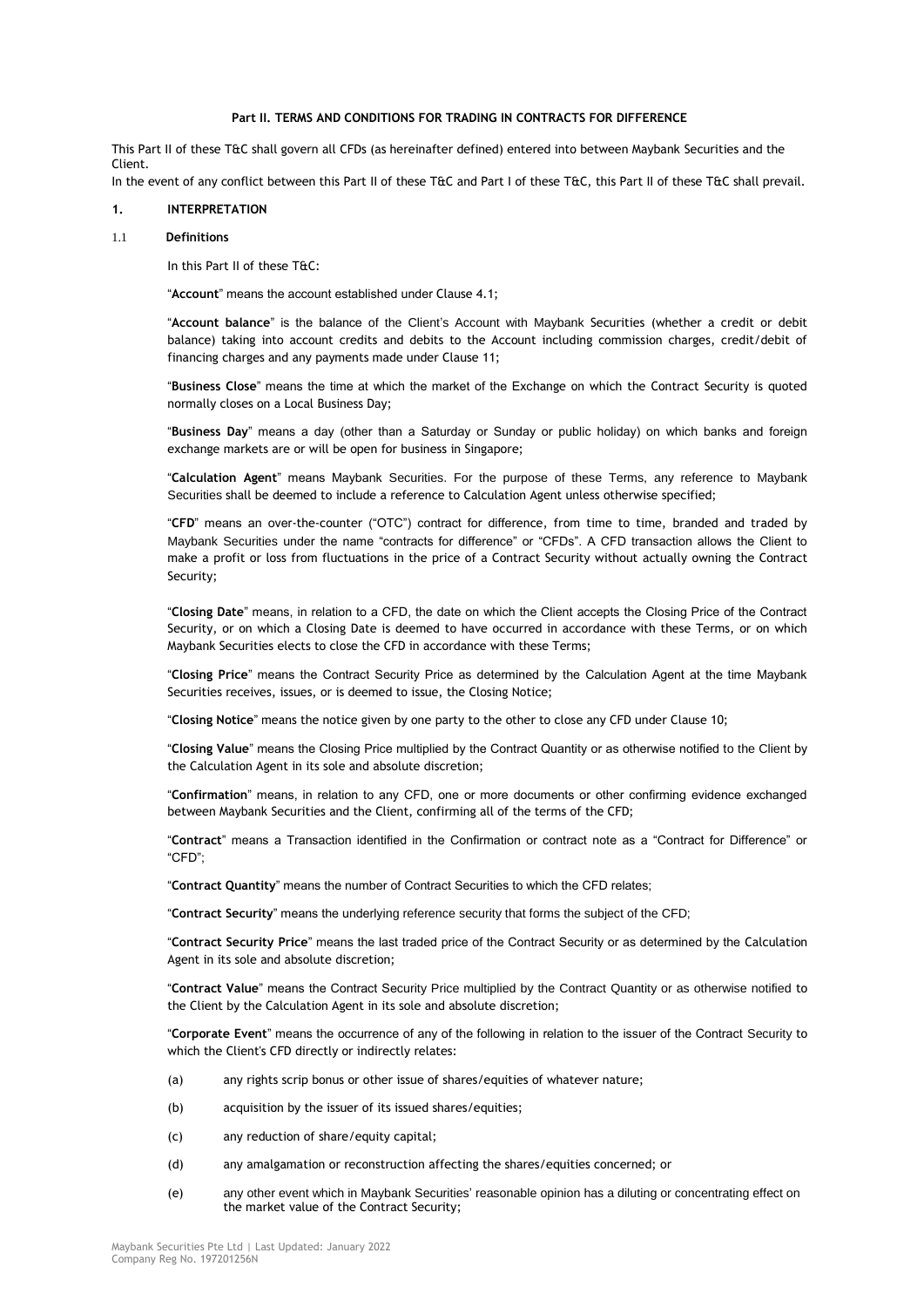"**Client's information**" means any data regarding the Client; and includes any information obtained at the time of account opening, Client trading details, funds, and any other information available to Maybank Securities;

"**Excess Margin**" means the amount of Margin plus any amount payable by Maybank Securities to the Client at that time and less any amount payable by the Client to Maybank Securities at that time;

"**Exchange**" means, in relation to a Contract Security, any financial market on which the Contract Security is able to be traded on the following equities markets: SGX-ST, LIFFE, Eurex, LME, IPE, OMLX, Euronext, LSE, ASX, CBOT, CME, OM-Stockholm, MIT, and any other market added by Maybank Securities from time to time;

"**Force Majeure Event**" refers to any cause preventing Maybank Securities from performing any or all of its obligations hereunder which arises from or is attributable to acts, events, omissions or accidents beyond the reasonable control of Maybank Securities including but without limitation to events such as fire, earthquake, flood, lightning, riots, strikes, lockouts, government actions, war, telecommunication disruption, computer or system malfunctions or similar or other events;

"**Free Equity**" means the GLV of the Client's Account less any Margin and any amounts payable by the Client to Maybank Securities in connection with a CFD, calculated by Maybank Securities on an aggregate basis across all the Client's open CFDs;

"**GLV**" means the balance of the Client's Account if the Client were to close out all CFDs at the current market price (less any transaction charges or adjustments), calculated by Maybank Securities on an aggregate basis across all open CFDs;

"**Initial Margin**" means an amount required to be deposited by the Client with Maybank Securities, in accordance with Clause 16;

"**ITP**" has the meaning set out in Clause 7.1;

"**Local Business Day**" means, in relation to a CFD, a day (other than a Saturday or Sunday or public holiday) on which banks and foreign exchange markets are or will be open for business in the jurisdiction of the market of the Exchange on which the relevant Contract Security is quoted;

"**Long Party**" means the party identified as having notionally bought the Contract Security;

"**Margin**" means Initial Margin or Variation Margin or both;

"**Manifest Error**", means any error, omission or misquote (whether an error of Maybank Securities or any third party) which is manifest or palpable including a misquote by the Maybank Securities dealer taking into account the current market and currently advertised quotes, or any error or lack of clarity of any information, source, commentator, official, official result or pronunciation. The fact that the Client may have entered into, or refrained from entering into, a corresponding financial commitment, contract or trade in reliance on a CFD entered into with Maybank Securities (or that the Client has suffered or may suffer any loss whether direct, indirect consequential or otherwise) is deemed irrelevant as a factor and shall not be taken into account in determining whether a situation amounts to a Manifest Error;

"**Margin call**" is Maybank Securities' issue of request to the Client, to top up any shortfall of funds in the Client's Account;

"**Market Disruption Event**" means, (A) in respect of any Contract Security, (i) any reclassification or change of such Contract Security that results in a transfer of or an irrevocable commitment to transfer all of such Contract Security outstanding to another entity or person, (ii) any consolidation, amalgamation, merger or binding share exchange of the issuer of the Contract Security with or into another entity or person (other than a consolidation, amalgamation, merger or binding share exchange in which such issuer is the continuing entity and which does not result in a reclassification or change of all of such Contract Securities outstanding), (iii) any takeover offer, tender offer, exchange offer, solicitation, proposal or other event by any entity or person to purchase or otherwise obtain 100% of the outstanding Contract Securities of the issuer that results in a transfer of or an irrevocable commitment to transfer all such Contract Securities (other than such Contract Securities owned or controlled by such other entity or person), (iv) if trading in respect thereof or in respect of the relevant Exchange on which Maybank CFD prices are based is suspended or limited for any reason whatsoever, (v) an unusual movement in the level of, or the unusual loss of liquidity in respect thereof or Maybank Securities' reasonable anticipation of the occurrence of the same, (B) in respect of the issuer of any Contract Security, if it has entered into or is the subject of insolvency or liquidation proceedings or (C) any event which causes a material market disruption in respect of the underlying Contract Security or relevant Exchange on which Maybank CFD prices are based;

"**Market Information Sheet**" means the document issued by Maybank Securities, clarifying the terms of business. Where applicable the Market Information Sheet includes information such as product specifics, commission charges, finance charges, software fees, data fees and any other information deemed necessary;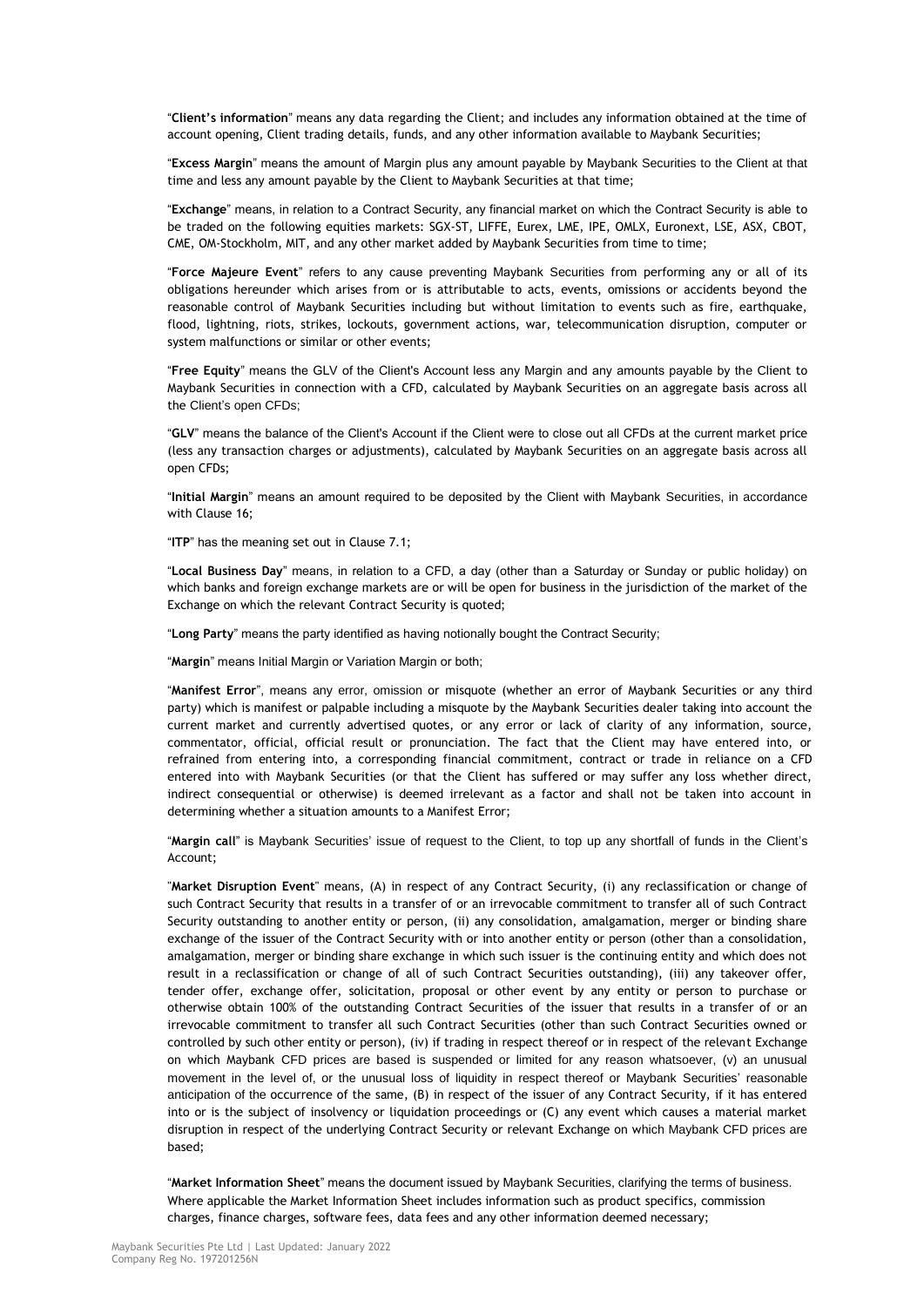"**SFA**" means the Securities and Futures Act, Chapter 289 of Singapore;

"**SGX-ST**" means the Singapore Exchange Securities Trading Limited;

"**Short Party**" means the party identified as having notionally sold the Contract Security;

"**Transaction**" means a CFD made between the Client and Maybank Securities and any other transaction which both parties agree shall be a Transaction;

"**Variation Margin**" means an amount deposited by the Client with Maybank Securities under Clause 16 including any increase or reduction therein arising under Clause 11.

- 1.2 The parties agree that a CFD is closed out by way of cash settlement and without a physical exchange of the Contract Security.
- 1.3 The parties agree that the term of each CFD continues until the Closing Date.

## **2. GENERAL**

- 2.1 The Client acknowledges, recognises and understands the risks associated with CFDs, and has read and understood the risks described in Maybank Securities' Risk Disclosure Statement.
- 2.2 The Client acknowledges that:
	- (a) entering in CFDs involves trading on the outcome of the price of the relevant Contract Security and, without prejudice to Clause 1.2, the Client will not be entitled to delivery of, or be required to deliver, the underlying Contract Security, the ownership thereof, interest or any other rights in respect of the underlying Contract Security; and
	- (b) all CFDs entered into are open-ended margined products that require Margin payments, funding or financing on a daily basis.
- 2.3 If the Client comprises more than one person this Part II of these T&C binds each of them jointly and severally.
- 2.4 Anything permitted to be done by Maybank Securities in accordance with this Part II of these T&C may be done in its sole and absolute discretion, and any opinion or view required to be formed by Maybank Securities may be formed in its sole and absolute discretion.

## **3. CAPACITY IN WHICH PARTIES ACT**

3.1 Each of Maybank Securities and the Client shall act as principal in entering into a CFD and exercising its rights and performing its obligations under or pursuant to that CFD or this Part II of these T&C.

### **4. ESTABLISHMENT OF ACCOUNT AND MANAGEMENT OF CLIENT DATA**

- 4.1 Upon acceptance of an Account Application Form, Maybank Securities may at its discretion and in accordance with its general operating procedures open an Account in the name of the Client, through which the Client may effect Transactions in CFDs.
- 4.2 The Client is responsible for ensuring that monies sent to Maybank Securities are correctly designated, including where applicable, that the monies are by way of Margin.
- 4.3 All monies credited to the Client's Account shall, unless permitted by any applicable law or regulatory rules, be paid into a segregated bank account established and maintained by Maybank Securities for its clients and the Client acknowledges that where monies are so paid into a segregated bank account, such monies may be commingled

with the monies deposited into the same bank account on account of Maybank Securities' other clients.

- 4.4 Maybank Securities reserves the right to close or suspend the Client's Account at any time for any reason, with or without notice to the Client including, without limitation, if:
	- (a) Maybank Securities has reasonable concerns in relation to credit worthiness or financial status of the Client, verification of the Client's identity, money laundering or any breach of applicable laws or regulatory rules;
	- (b) the Client breaches any of these T&C or any other terms of any agreement between the Client and Maybank Securities;
	- (c) the Client fails to meet any payment obligation to Maybank Securities under these T&C or any other terms with Maybank Securities;
	- (d) Maybank Securities has reasonable concerns that the Client does not have a sufficient understanding of the nature of, or the risks of, CFD trading;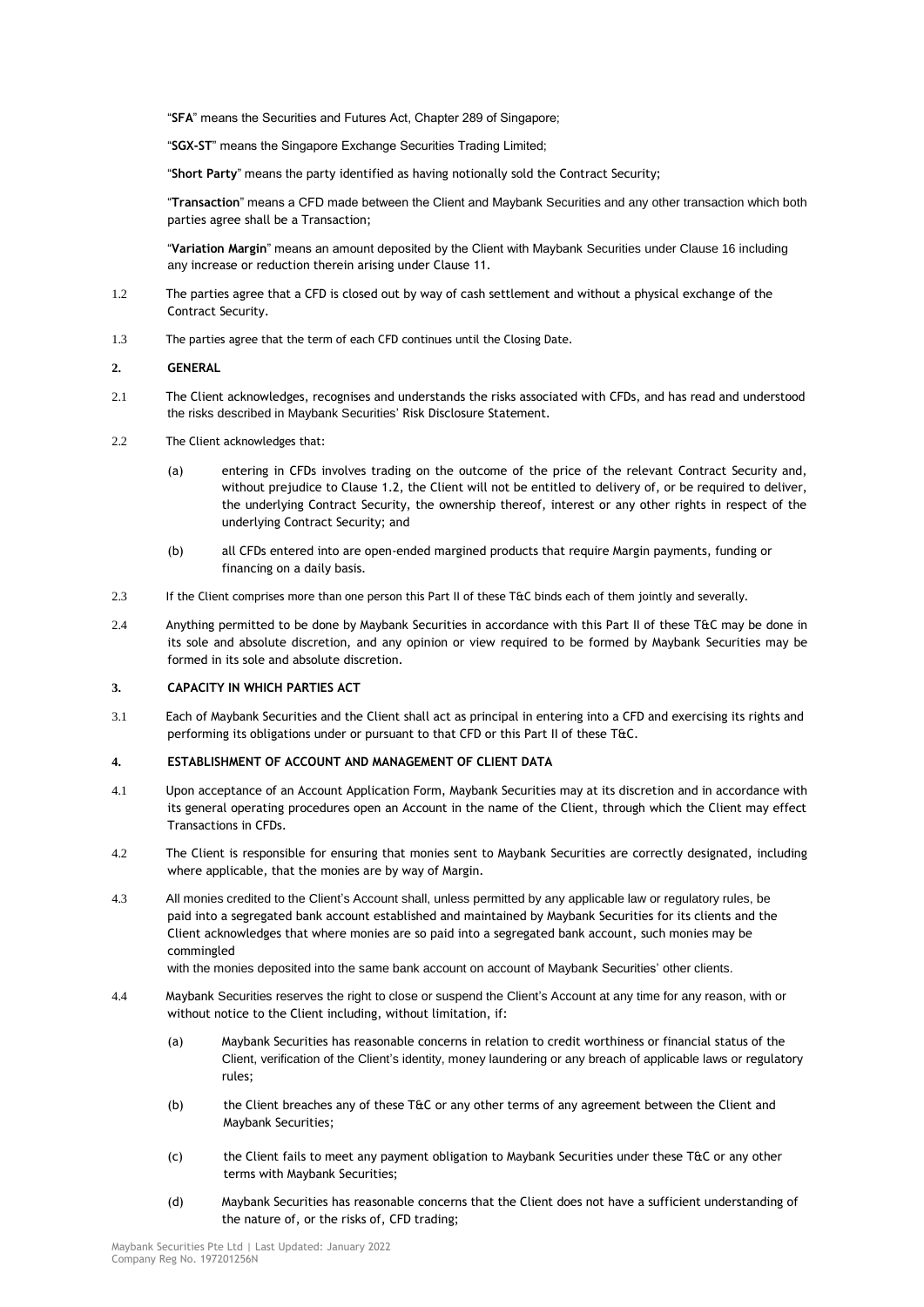- (e) the Client has made any misrepresentation to Maybank Securities;
- (f) the Client acts in an abusive manner, as determined by Maybank Securities in its sole and absolute discretion, to any representative of Maybank Securities;
- (g) the Client fails to provide any information requested by Maybank Securities in relation to any credit checks undertaken by Maybank Securities; or
- (h) the existence or operation of the Account is or may, in the determination of Maybank Securities in its sole and absolute discretion, be in contravention of any applicable law.
- 4.5 In addition, the Client specifically and unconditionally agrees that Maybank Securities has the right to close or suspend the Account by notice to the Client if for any reason whatsoever Maybank Securities no longer wishes to enter into CFDs with the Client.
- 4.6 The Client authorises Maybank Securities to use the Client's information to perform credit and identity checks in relation to the Client at any time as it thinks fit including but not limited to obtaining bankers" references, making enquiries from credit reference agencies and fraud prevention agencies and any other enquiries Maybank Securities reasonably sees fit. The Client understands that credit reference agencies will maintain a record of any enquiry made to them and the information given to them. Maybank Securities may refuse to carry out an instruction or transaction as a result of any credit reference check.
- 4.7 The Client agrees that Maybank Securities and/or its affiliates may store and process the Client's information on their computers and in any other manner which Maybank Securities and/or its affiliates think fit.
- 4.8 The Client agrees that Maybank Securities and/or its affiliates may use the Client's information to provide services under these T&C, manage the Client's Account, provide statements and related services, for assessment and analysis (including market and product analysis) and to develop, improve or market Maybank Securities' and/or its affiliates" services.
- 4.9 Maybank Securities and/or its affiliates shall be entitled to disclose the Client's information without prior reference to or consent from the Client (including information as to late payments) to:
	- (a) comply with any law, order, judgment, decree, or any rule, regulation, request or inquiry of or by any government, court, administrative or regulatory agency or commission, other governmental or regulatory authority or any self-regulatory body, including but not limited to any regulator of Maybank Securities' business or in any legal or regulatory proceedings in which Maybank Securities or such affiliate is involved;
	- (b) credit reference agencies, fraud prevention agencies or to any other person Maybank Securities reasonably believes to be seeking a reference or credit reference in good faith. In particular, Maybank Securities shall be entitled to do so if the Client fails to make any payment when due, is in breach of these T&C, provides Maybank Securities with false or inaccurate information or if Maybank Securities suspects fraud on the part of the Client; and
	- (c) any person who provides a service to Maybank Securities or its affiliates or acts as its or its affiliates" agent or sub-contractor (including in connection with legal proceedings), on the understanding that such person will keep the information confidential.
- 4.10 The Client agrees an account limit will be set by Maybank Securities which may be varied from time to time according to the Client's credit status and the amount of funds credited in its Account. The Client agrees that Maybank Securities may, in its sole and absolute discretion, apply a limit to:
	- (a) the Contract Value of a CFD which the Client may enter into; or
	- (b) without prejudice to Clause 18.2 the amount of any loss or liability to which the Client may be exposed.

## **5. OPENING A CONTRACT**

- 5.1 On any Local Business Day, the Client may request Maybank Securities (through the ITP (as defined below), by telephone or otherwise) to quote the price at which Maybank Securities may be prepared to enter into a CFD. The Client acknowledges that a price quotation given by Maybank Securities in accordance with these T&C does not constitute an offer to enter into or close a CFD.
- 5.2 Immediately upon receiving the quote and in every case during the trading hours of the relevant Exchange, the Client may (through the ITP, by telephone or otherwise) offer to enter into a CFD with Maybank Securities at the quoted price. If, under the rules of the relevant Exchange, the Contract Security can only be purchased in a specified amount or in multiples of a specified amount, the Client must ensure that the Contract Quantity of the CFD set out in the offer by the Client is in the specified amount or a multiple of the specified amount, as applicable. All CFDs must be entered into in accordance with any applicable rules of the relevant Exchange.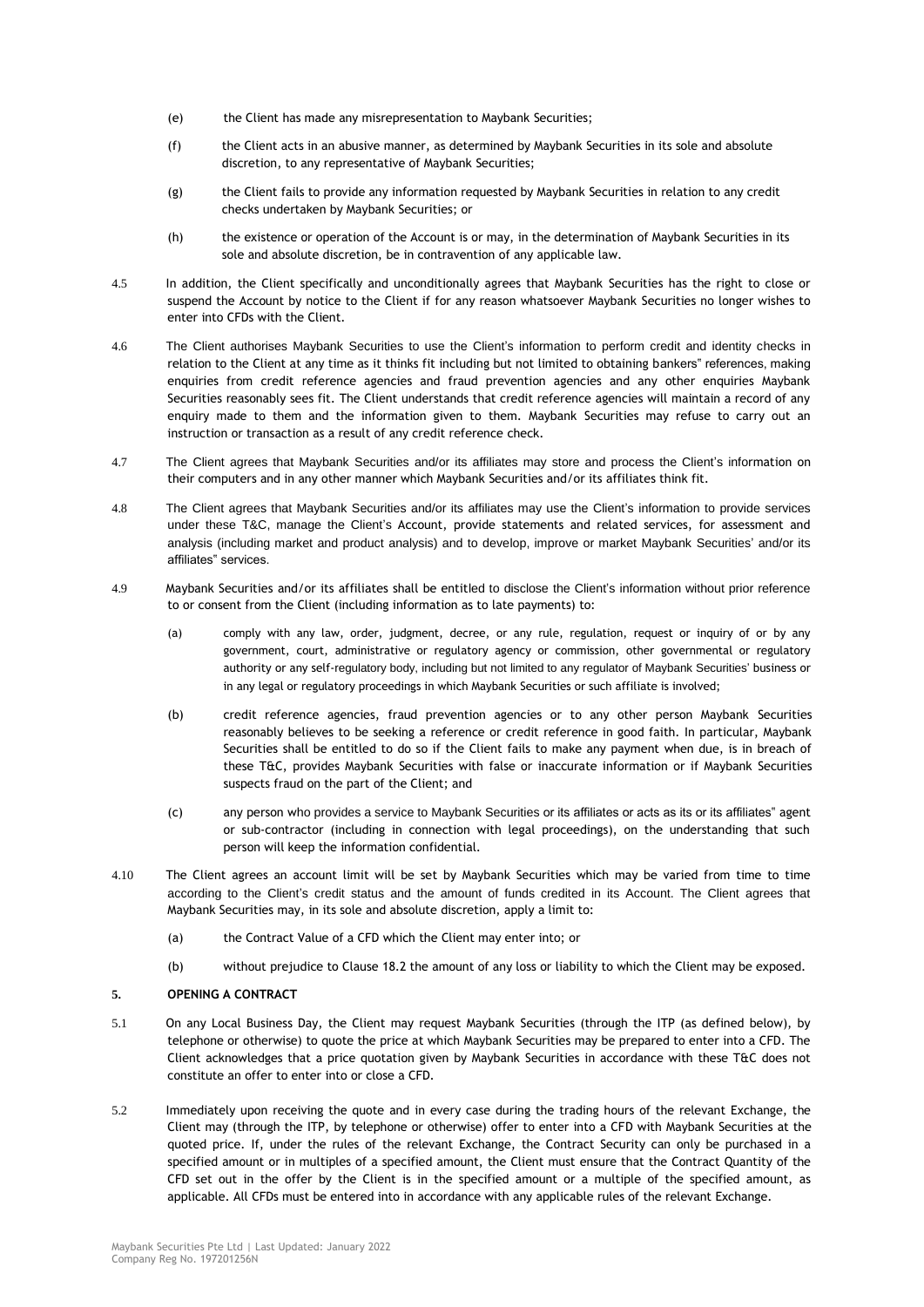- 5.3 Once an offer is received by Maybank Securities, such offer is binding on the Client provided that the Client may give an instruction to withdraw, cancel, revoke or vary a previous offer in the manner set out in Clause 5.4.
- 5.4 Where a Client gives Maybank Securities an instruction to withdraw, cancel, revoke or vary a previous offer, Maybank Securities shall not be obliged to execute such withdrawal, cancellation, revocation or variation unless the previous offer has not yet been executed, and provided that the withdrawal, cancellation, revocation or variation, as the case may be, will not prejudice Maybank Securities' position.
- 5.5 Maybank Securities is under no obligation to accept the Client's offer to enter into a CFD, and without limitation, Maybank Securities' acceptance of the Client's offer to enter into a CFD may be subject to:
	- (a) the Client having, at Maybank Securities' determination and at its sole and absolute discretion, available and sufficient Free Equity in the Account;
	- (b) Maybank Securities' receipt of an amount of Margin satisfying Maybank Securities' margin requirements in respect of that CFD, if such amount was not already credited in the Account; and
	- (c) the Client not exceeding any limit applying to the Client under Clause 4.10 and/or Clause 5.10.
- 5.6 A CFD shall be deemed executed at Maybank Securities' quoted price upon Maybank Securities' acceptance of the Client's offer.
- 5.7 For the avoidance of doubt, nothing in these T&C obliges Maybank Securities to enter into any CFD with or to act on any instruction by the Client, and Maybank Securities may refuse to enter into any CFD or otherwise act on any instruction in respect of a CFD without giving any reason.
- 5.8 If Maybank Securities accepts the Client's offer to enter into a CFD, Maybank Securities will issue to the Client a Confirmation of that CFD promptly after it has been entered into, but failure by Maybank Securities to issue a Confirmation will not prejudice or affect that CFD. Maybank Securities will not have any liability as a result of a failure to issue a Confirmation. If Maybank Securities decides not to accept the Client's offer to enter into a CFD, Maybank Securities will advise the Client of that decision promptly.
- 5.9 The Client undertakes to examine the terms of each Confirmation in respect of a CFD immediately upon receipt and to notify Maybank Securities within 24 hours of receipt of the Confirmation of any disputed detail in the Confirmation. Upon receipt of notice as to a disputed detail, Maybank Securities will investigate the matters disputed and the Client will cooperate with Maybank Securities in good faith to resolve the dispute. The Client will, notwithstanding any such dispute, continue to satisfy the Client's obligation to pay Margin calls made by Maybank Securities in respect of the relevant CFD as if the details contained in the Confirmation were correct and not the subject of dispute. For the avoidance of doubt, unless the Client so notifies Maybank Securities within 24 hours of receipt of the Confirmation, the Client agrees that the contents of the Confirmation, in the absence of Manifest Error, will be conclusive evidence of the CFD.
- 5.10 Maybank Securities may, in its sole and absolute discretion, limit the value of CFDs the Client may have outstanding by prior written notice to the Client:
	- (a) beyond which if the Client wishes to enter into any further CFDs, the Client must seek and obtain risk approval from Maybank Securities; and
	- (b) beyond which the Client may not enter into any further CFDs whatsoever.

Maybank Securities may vary this limit at any time by prior written notice to the Client.

5.11 The Client acknowledges that if the Client gives Maybank Securities standing instructions to enter into a CFD when a particular price level is reached in the market for the Contract Security, the price at which the CFD is entered into might not be that exact price because Maybank Securities has the discretion not to enter into the CFD until it has satisfied itself that it can hedge its exposure.

## **6. PRICING**

- 6.1 Maybank Securities will quote prices at which it is prepared to enter into CFDs with the Client. The Client acknowledges that it is possible that errors may occur in the prices of CFDs quoted by Maybank Securities, which may be due to errors in the prices of the underlying Contract Securities. In such circumstances, without prejudice to any rights it may have under statute or common law, Maybank Securities reserves the right to cancel any CFD which purports to have been made (whether or not confirmed by Maybank Securities) at a price which was, or ought reasonably to have been known to either party to be, materially incorrect at the time of the CFD.
- 6.2 Without limiting the generality of Clause 26, except in the case of fraud by Maybank Securities, Maybank Securities does not accept any liability for any loss or damage suffered by the Client as a result of the Client's reliance on a price which the Client knew, or ought reasonably to have known, to be materially incorrect.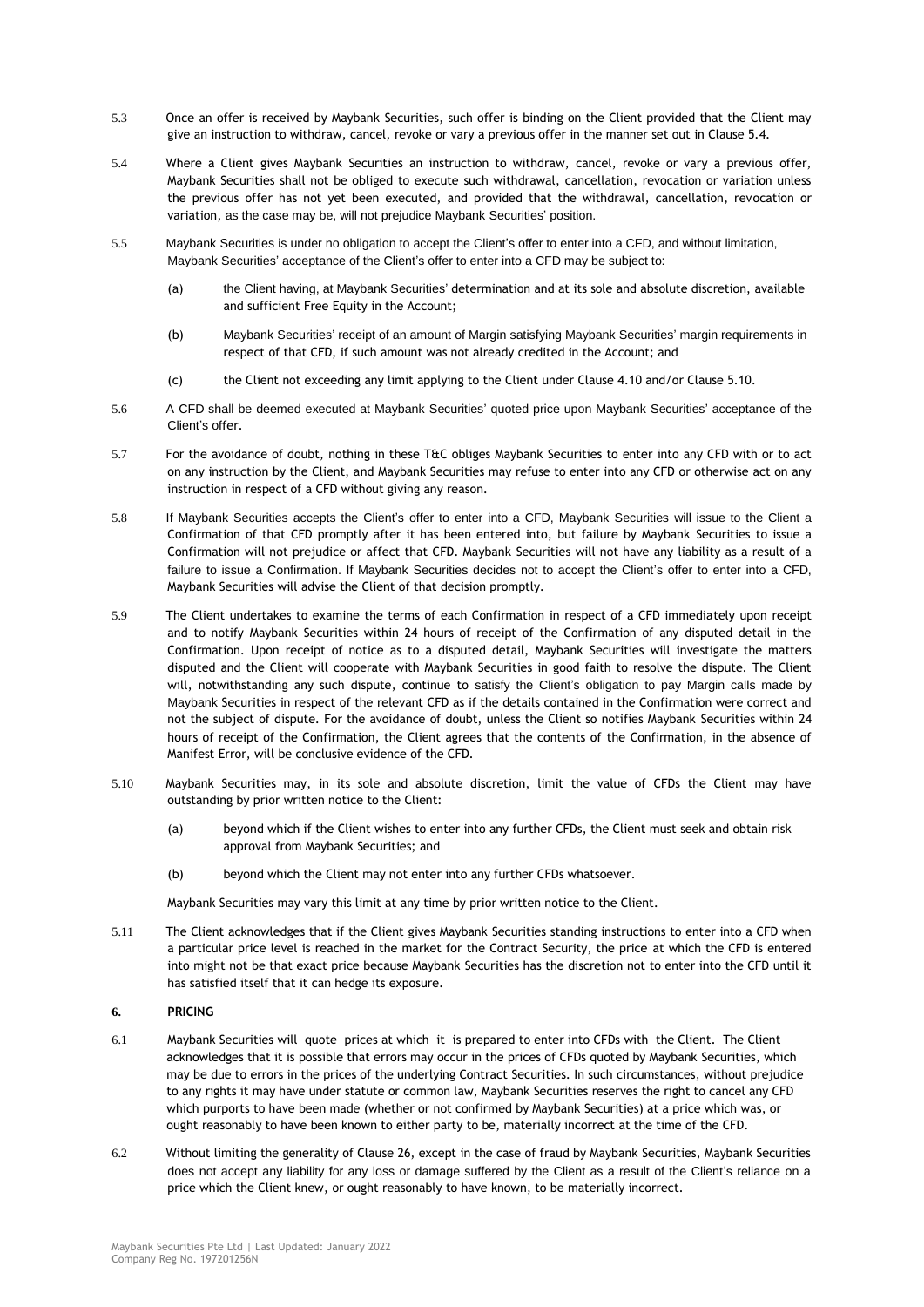- 6.3 Maybank Securities' current quotes will be quoted on request and are usually available on the ITP. The Client can only offer to enter into a CFD at Maybank Securities' currently quoted price for the relevant Contract Security and within any applicable minimum/maximum trade size (unless otherwise agreed by Maybank Securities). The quote will be given for the Contract Security the Client requests.
- 6.4 A quoted price may change at any time after it has been quoted and prior to the use thereof by the Client in making an offer to enter into a CFD based on such quoted price. If a quote is made to the Client over the telephone, the Client may only offer to enter into a CFD on that quote during the same telephone conversation in which the quote was given. Quotes, which are given as "indication only" or which have been communicated to the Client as being no longer valid cannot be used by the Client as a basis for making an offer to enter into a CFD. For the avoidance of doubt, where the Client offers to enter into a CFD on a current valid quote, such offer is always subject to acceptance by Maybank Securities in accordance with this Part II of these T&C.

# **7. INSTRUCTIONS**

- 7.1 The Client may only enter into CFDs with or otherwise give instructions to Maybank Securities using the telephone or via an Internet Trading Platform ("**ITP**"), unless Maybank Securities agrees to accept other forms of communication. Maybank Securities is not obliged to provide ITP access to the Client. If Maybank Securities provides the Client with access to an ITP, a password will also be provided to the Client.
- 7.2 The Client should assume that Maybank Securities' telephone lines are recorded (although Maybank Securities is not obliged to so record) and the Client hereby agrees to the recording of all conversations between the Client or the Client's Agents (as hereinafter defined) and Maybank Securities. All such recordings shall be Maybank Securities' exclusive property and may be used for any purpose by Maybank Securities, including as evidence in any dispute. Notwithstanding the foregoing the Client should keep the Client's own timed and dated written records of the Client's Transactions and dealings with Maybank Securities.
- 7.3 When placing an offer to trade using the telephone, the Client will be required to give the Client's name and account number. The Client is not permitted to make an offer to trade, and Maybank Securities reserves the right not to accept any such offer to trade, without this information.
- 7.4 Maybank Securities will treat the Client as having entered into a CFD using the telephone if it accepts an offer in good faith from a person providing the Client's name and account number. The Client acknowledges and agrees that Maybank Securities' personnel cannot be expected to recognise the Client's voice (or that of the Client's Agent (as hereinafter defined)) in any circumstances and Maybank Securities is under no duty to enquire about the identity of any person who gives the Client's name and account number.
- 7.5 When making an offer to enter into a CFD via the ITP, the Client will be given access to the Account upon inputting the account number and relevant password.
- 7.6 Offers to enter into CFDs made via the ITP will be confirmed electronically via the ITP, which will be followed by the issuance by Maybank Securities of a Confirmation.
- 7.7 If the Client is in any doubt whatsoever as to the validity of any CFD entered into for any reason, including (but not limited to) by reason of a breakdown in communication leading to a cessation of connection between Maybank Securities and the Client, it is the Client's sole responsibility to contact Maybank Securities immediately by telephone in order to obtain clarification as to the validity of the CFD.
- 7.8 The Client must not disclose the Client's password to any person other than the Client's Agent (if any). The Client should not keep records of both together in any location or records of the Client's account number with anything that identifies the Client's name. If Maybank Securities has provided the Client a card or any similar device bearing the Client's account number and/or password, the Client must keep the same safe and confidential and separate from any other items that identify the Client's name. The Client must immediately inform Maybank Securities and apply for a new account number and/or password if the Client is aware or suspects that a third party has ascertained the Client's account number or password or that any person other than the Client (or the Client's Agent) is transacting using the Client's account.
- 7.9 In the case of offers to enter into CFDs made via the ITP, Maybank Securities is under no obligation to recognise the domain or address from which the Client's order or instruction emanates.
- 7.10 The Client will be fully responsible for (a) in the case of communication by telephone, all acts and omissions of any person giving the Client's name and account number, and (b) in the case of communication via the ITP, all acts and omissions using the Client's account number and password, including (in both cases) all CFDs entered into and instructions given as if such acts, omissions, entry into the CFDs and instructions were done, made or given by the Client and as if the person using the Client's name, account number and/or password (as the case may be) were the Client.
- 7.11 Maybank Securities recognises that in some circumstances it may be necessary for the Client to authorise a third party to operate the Account. If the Client wishes to do this, Maybank Securities' prior consent is required, such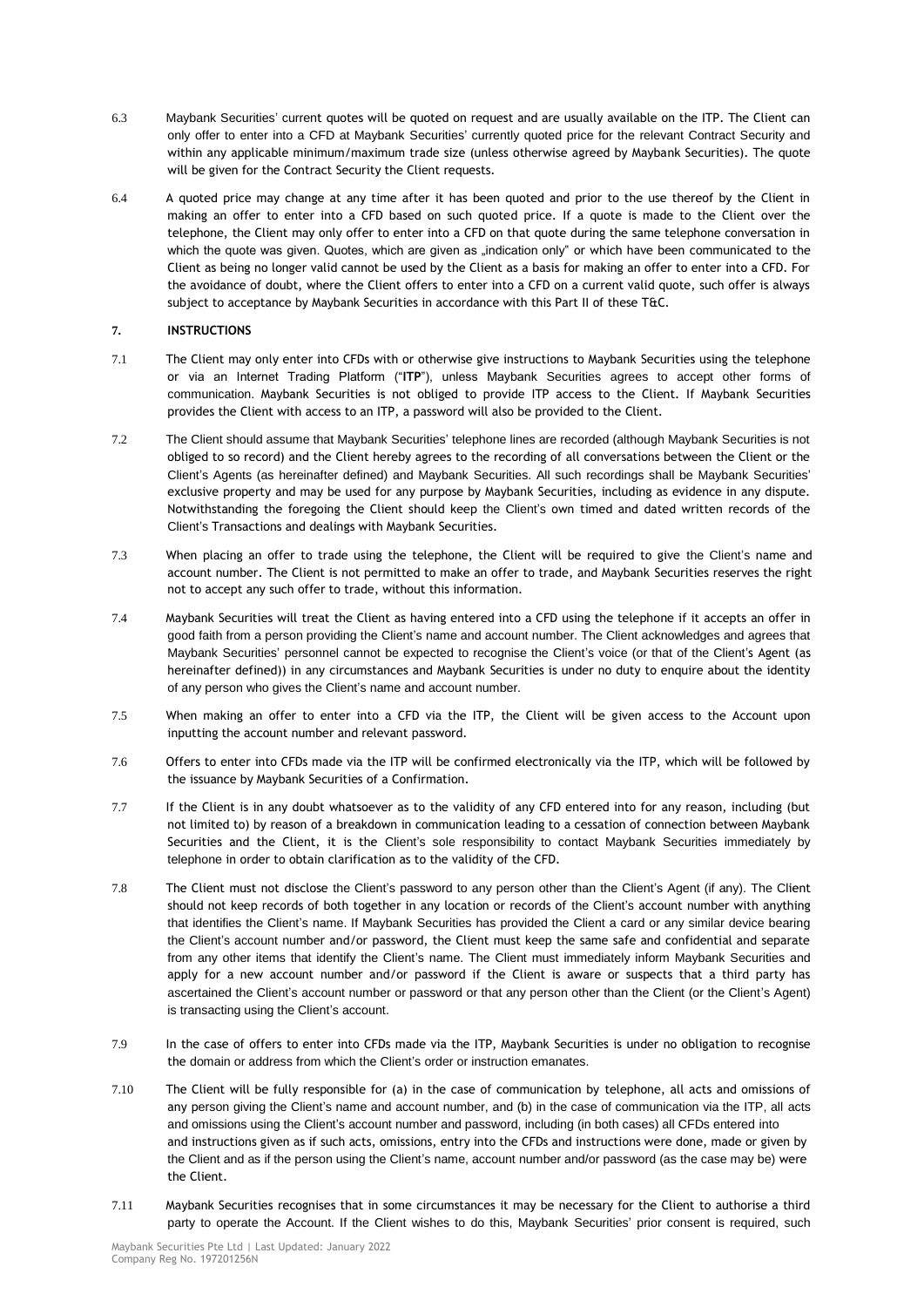consent to be given or withheld at Maybank Securities' sole and absolute discretion, and Maybank Securities will require the same information, including that relating to the verification of identity, from the person the Client proposes as is required from the Client in order to open the Account. In addition, both the Client and the person the Client wishes to authorise to operate the account will be required to execute and deliver to Maybank Securities an agency agreement in the form required by Maybank Securities authorising and appointing such person (an "**Agent**") to operate the Client's Account. The Client will be fully responsible for all acts and omissions of the Agent including all CFDs entered into and instructions given by such Agent as if such acts, omissions, entry into CFDs and instructions were done, made or given by the Client and as if the Agent were the Client. Maybank Securities shall be entitled to accept instructions from such Agent until the expiration of five (5) Business Days upon receipt (including the Business Day of receipt) of a written notice from the Client stating that the authority of the Agent is revoked. Such written notice (to be effective) must be sent to Maybank Securities' Client Services Department by post or by personal delivery.

- 7.12 Notwithstanding the above, Maybank Securities shall be entitled (by giving reasonable notice) to refuse to accept instructions from any Agent for any reason whatsoever and to treat the appointment of any such Agent as terminated. For the avoidance of doubt, if the Client appoints any Agent, the Client will still be treated as Maybank Securities' customer for the purpose of the SFA.
- 7.13 Maybank Securities shall bear no liability whatsoever for failing to comply with any instruction of the Client or for exercising or failing to exercise any discretion, right, power or authority conferred upon Maybank Securities by this Part II of these T&C.
- 7.14 Maybank Securities shall be entitled (but not be obliged) to verify and be satisfied with respect to the identity of the person purporting to give instruction or the source and origin of such instruction and Maybank Securities may elect not to rely or act upon any such instruction unless and until Maybank Securities is satisfied as to the matters on which Maybank Securities seeks verification.
- 7.15 In the event that Maybank Securities decides to act on any instruction or is otherwise under an obligation to act on any instruction, Maybank Securities shall be allowed such amount of time to act and execute the instruction as may be reasonable, having regard to the systems and operations of Maybank Securities and the other circumstances then prevailing, and shall not be liable for any loss arising from any delay on the part of Maybank Securities in acting on or executing the instruction.

## **8. PAYMENTS FOR DIFFERENCE**

- 8.1 Following Business Close on each Local Business Day during the term of a CFD, the Calculation Agent will determine the Contract Value of the CFD at Business Close.
- 8.2 If the Contract Value determined under Clause 8.1 is higher than the Contract Value determined by the Calculation Agent in respect of the previous Business Close, then the Short Party must pay to the Long Party the difference.
- 8.3 If the Contract Value determined under Clause 8.1 is lower than the Contract Value determined by the Calculation Agent in respect of the previous Business Close, then the Long Party must pay to the Short Party the difference.
- 8.4 For the purposes of determining under Clauses 8.2 or 8.3 the Contract Value at Business Close on the Local Business Day on which the CFD is entered into, the Contract Value "in respect of the previous Business Close" is determined using the Contract Security Price at which Maybank Securities and the Client agreed to enter into the CFD.
- 8.5 Where the Calculation Agent determines that the Contract Value of a CFD at Business Close cannot be determined under Clause 8.1 for any reason, the Contract Value at Business Close will be the value determined by the Calculation Agent in its sole and absolute discretion.
- 8.6 All payments to be made by a party in respect of any CFD shall be made in accordance with the account details specified in the relevant Confirmations or as otherwise agreed between the parties.
- 8.7 Maybank Securities reserves the right to amend the list of available tradable CFDs, which, in some instances, may change on a daily basis. Maybank Securities will endeavour to make this information available to the Client, either through updated CFD Market Information Sheets, or, in instances where changes are more frequent, through general postings on the Maybank Securities website or via the ITP. In instances where the list of available CFDs has to be amended or reduced (including but not limited to non-availability of stock borrow), the only trading activity permissible in those CFDs is the closing of an open position.
- 8.8 Maybank Securities may from time to time introduce special markets (e.g. Grey Markets). Maybank Securities reserves the right to create (and thereafter vary or replace) specifications, rules/terms and conditions in respect of CFDs in respect of Contract Securities on any particular market. Such specifications, rules/terms and conditions (and any variation and/or replacement of the same) will be notified to the Client by any of the methods referred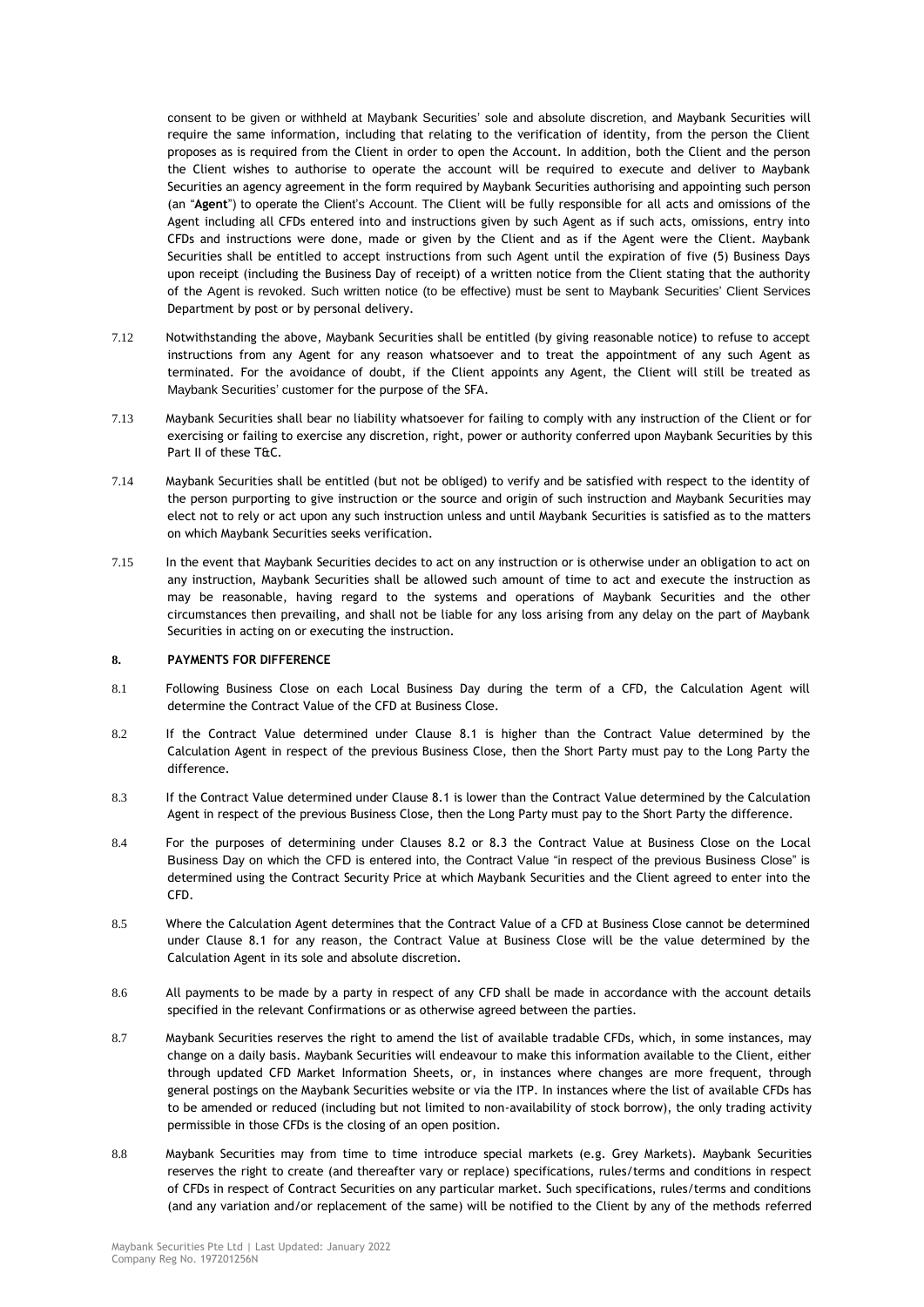in Clause 30. The Client should ensure that it is aware of the market specifications, rules and terms and conditions relating to any particular market before entering into any CFD in relation to that market.

**9. Dividends**

- 9.1 If the Client is a Long Party, the Client's Account will be credited with an amount equal to the amount Maybank Securities actually receives from the Hedge Counterparty in respect of any dividend payable to the holder of the Contract Security less any applicable withholding tax obligation imposed on Maybank Securities (as determined by the Calculation Agent in its sole and absolute discretion) multiplied by the Contract Quantity as soon as practicable following the ex-dividend date. Maybank Securities reserves the right to make any further adjustment to the amount credited to the Long Party to take into account any exchange rate risks arising from the price of the Contract Security. In this Clause, "**Hedge Counterparty**" means Maybank Securities' counterparty on any Hedge Position and "**Hedge Position**" means any CFD or other instrument, which Maybank Securities enters into with a third party to hedge its exposure under a CFD between the Client and Maybank Securities.
- 9.2 If the Client is a Short Party, the Client's Account will be debited with an amount equal to the gross dividend payable to the holder of the Contract Security (as determined by the Calculation Agent in its sole and absolute discretion) multiplied by the Contract Quantity as soon as practicable following the ex-dividend date. Maybank Securities reserves the right to make any further adjustment to amount debited from the Short Party to take into account any exchange rate risks arising from the price of the Contract Security.

## **10. CLOSING A CONTRACT**

- 10.1 Subject to Clause 10.8, the Client may at any time give Maybank Securities through the ITP, by telephone or otherwise notice of the Client's wish to close any CFD (whether in whole or in part) specifying the Contract Security and the proportion of the CFD that the Client wishes to close. Maybank Securities will use its reasonable endeavours to accept such request.
- 10.2 Following receipt of a Closing Notice, Maybank Securities shall give a quote for the Closing Price on the basis of live prices on the relevant Exchange and notify the Client of that quote (through the ITP, or by telephone or otherwise). The Client must immediately notify Maybank Securities (through the ITP or by telephone or otherwise) whether or not the Client is willing to accept the Closing Price. If the Client accepts the Closing Price, the CFD (or if applicable, the relevant portion of the CFD) will be closed on the Closing Date. Any amounts payable by either Maybank Securities or the Client shall be paid on the Closing Date.
- 10.3 At Business Close on the Closing Date, the difference (if any) between the Closing Value and the Contract Value of the CFD (or that part of it closed under Clause 10.2) must be accounted for as follows:
	- (a) if the Closing Value is greater than the Contract Value determined at the last Business Close pursuant to Clause 8.1, the Short Party must pay to the Long Party the difference; and
	- (b) if the Closing Value is less than the Contract Value determined at the last Business Close pursuant to Clause 8.1, the Long Party must pay to the Short Party the difference.

For the purposes of this Clause 10.3, if the Closing Date is also the Local Business Day on which the CFD is entered into, the Contract Value shall be determined using the Contract Security Price at which the Client and Maybank Securities entered into the CFD.

- 10.4 If a company, whose security represents all or part of the subject matter of a CFD, becomes subject to any receivership or judicial management proceedings as described in Part VIII or Part VIIIA of the Companies Act, Chapter 50 of Singapore or, in the case of a company incorporated outside Singapore, any proceedings analogous or similar to the proceedings set out in the aforementioned Parts of the Companies Act, Chapter 50 of Singapore, the CFD is taken to have been closed at that time. The Closing Price shall be determined by the Calculation Agent who may have regard to any factors it, in its sole and absolute discretion, considers appropriate.
- 10.5 Without limiting Clause 10.6, if any of the Contract Securities cease to be listed for quotation on an Exchange, or are suspended from quotation for two or more consecutive Local Business Days, Maybank Securities may, in its sole and absolute discretion, elect to terminate the relevant CFD by notice to the Client in writing. If Maybank Securities elects to do so then:
	- (a) the Closing Date will be the date on which Maybank Securities notifies the Client of its election (the "**Early Closing Date**"); and
	- (b) the Client will be treated as having given notice under Clause 10.1 on the Early Closing Date at the time Maybank Securities notifies the Client of its election to terminate the CFD.
- 10.6 Where the Calculation Agent determines that the Closing Value of a CFD cannot be calculated on the Closing Date for any reason, the Closing Value will be the value determined by the Calculation Agent in its sole and absolute discretion.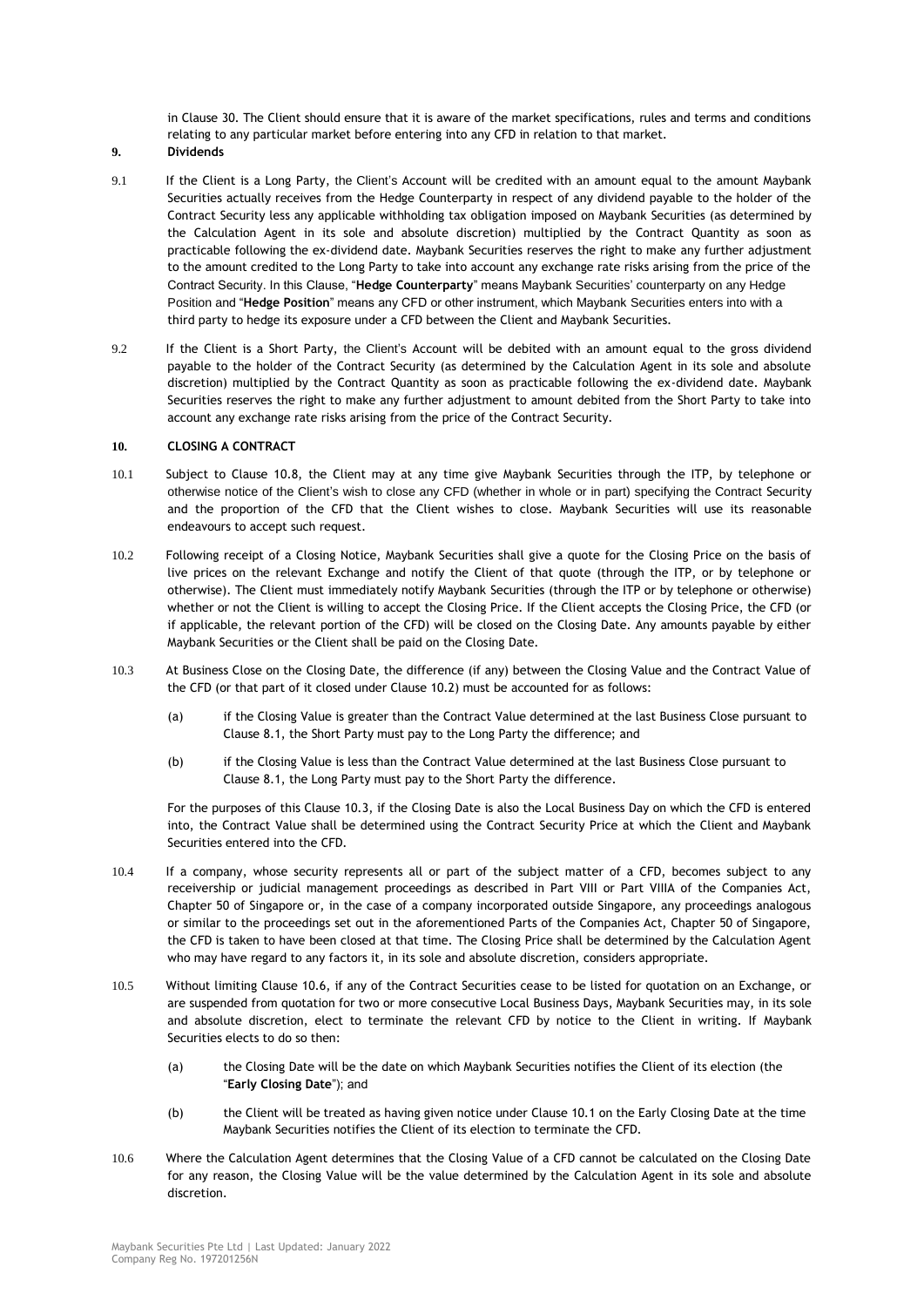- 10.7 Without limiting Clause 10.6, if at any time trading on an Exchange is suspended or halted in any Contract Security, the Calculation Agent will, in determining the Closing Value of a CFD, at its sole and absolute discretion have regard to the last traded price before the time of suspension or halt.
- 10.8 Without prejudice to any provision in these T&C, a CFD may be terminated by Maybank Securities in its sole and absolute discretion on the 365th day following the Local Business Day on which the CFD is entered (the "**Termination Date**") if it has not been terminated by either party. Where the CFD is deemed terminated under this Clause, then:
	- (a) the Closing Date will be the Termination Date; and
	- (b) the Client will be treated as having given notice under Clause 10.1 on the Termination Date.

Notwithstanding the foregoing, Maybank Securities may at its sole and absolute discretion elect to rollover a CFD which is expiring pursuant to this Clause 10.8 by giving the Client notice of such rollover on or before the Termination Date. In the event that Maybank Securities elects to rollover a CFD, the existing CFD shall terminate on the Termination Date pursuant to this Clause 10.8, but shall be deemed to be replaced immediately with a new CFD which will be deemed to have been entered into between Maybank Securities and the Client on the Termination Date but otherwise on the same terms, such that the parties' rights and obligations thereunder are identical to their rights and obligations under the expiring CFD immediately before its expiry.

10.9 All determinations and calculations made by the Calculation Agent pursuant to this Part II of these T&C will be binding on the Client in the absence of Manifest Error.

### **11. SETTLEMENT OF POSITIONS**

- 11.1 All payments to be made by a party in respect of any CFD must be made in accordance with this Clause 11.
- 11.2 When a payment for difference is made in accordance with Clause 8 or a CFD is closed out in accordance with Clause 10:
	- (a) Maybank Securities will credit to the Client's Account any amount payable by Maybank Securities to the Client; or
	- (b) the Client must (subject to Clause 11.3) pay to Maybank Securities any amount payable by the Client to Maybank Securities in such currency as Maybank Securities may require in cleared funds within 2 Business Days of being advised of the amount so payable.
- 11.3 If there is then sufficient Excess Margin any amount owing by the Client under Clause 11.2 may be settled in whole or in part by debiting the Client's Account.
- 11.4 If the Client has requested payment of any money owed to the Client under this Clause 11, Maybank Securities will deduct that money from the Client's Account and pay it to the Client by cheque or in such other manner as may be agreed between Maybank Securities and the Client. If the Client has not requested payment of any money so owed to the Client .it will be retained in the Client's Account.
- 11.5 In respect of any payments due under Clause 8 or Clause 10, if on any date amounts would otherwise be payable in the same currency by each party to the other, then, on such date, each party's obligation to make payment of any such amount will be automatically satisfied and discharged and, if the aggregate amount that would otherwise have been payable by one party exceeds the aggregate amount that would otherwise have been payable by the other party, replaced by an obligation upon the party by whom the larger aggregate amount would have been payable to pay to the other party the excess of the larger aggregate amount over the smaller aggregate amount.

### **12. LIMIT, STOP AND OTHER ORDERS**

- 12.1 On certain markets the Client may be able to place limit, stop or other orders.
- 12.2 No orders are guaranteed, and orders may be filled by Maybank Securities when it is reasonably able to do so unless:
	- (a) Maybank Securities has accepted alternative instructions from the Client; or
	- (b) a market has been traded through the level of an order outside Maybank Securities' trading hours but has been restored by the opening of Maybank Securities' trading hours such that the order level has not been exceeded, in which case Maybank Securities will not execute that order at the opening of Maybank Securities' trading hours.
- 12.3 All terms and conditions relevant to the Client entering into any CFD (which includes entering into or terminating any CFD) must be complied with both at the time any order under this Clause is placed and on its execution. Maybank Securities is entitled to refuse to accept or fulfill any order if such terms and conditions are not complied with.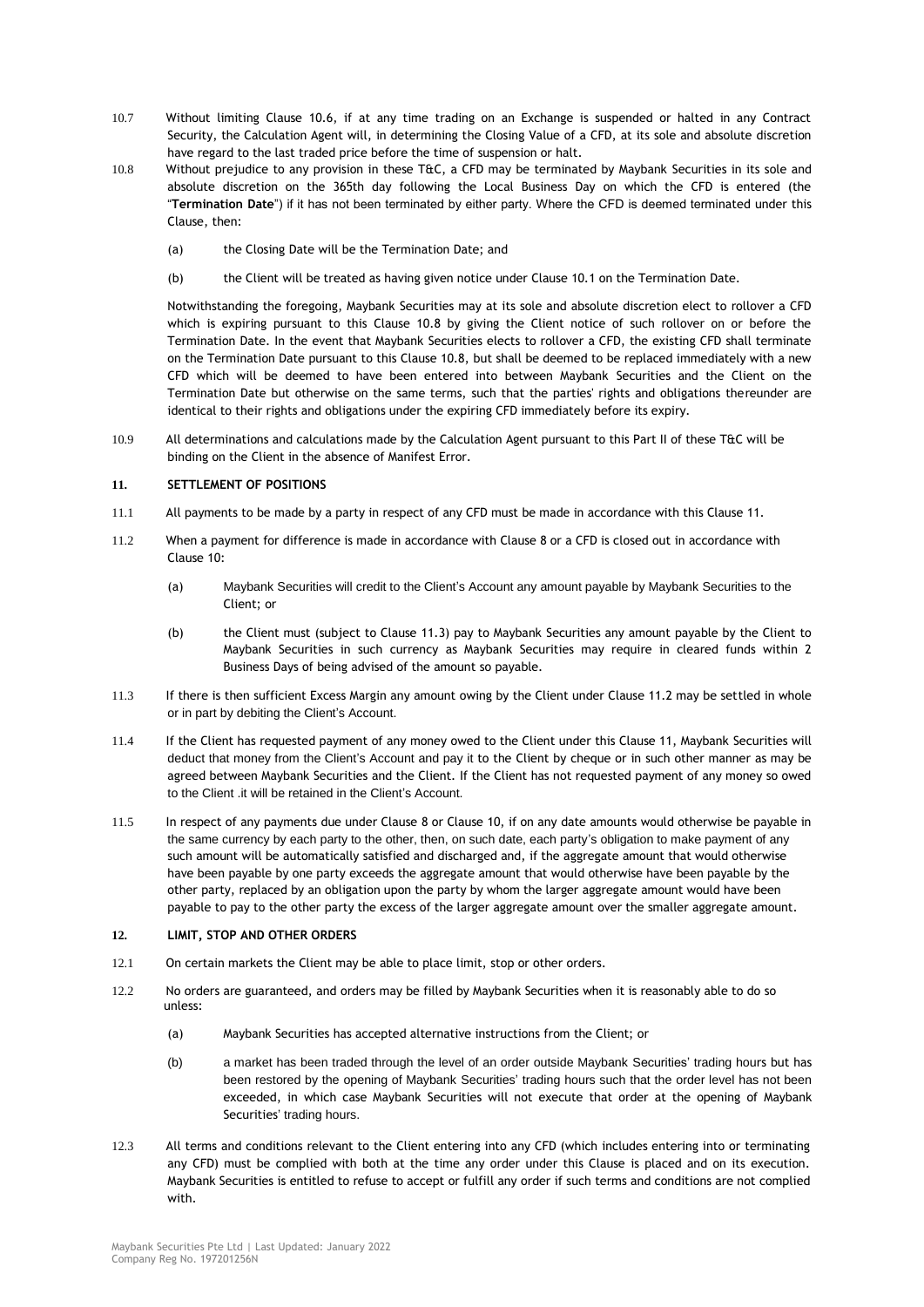- 12.4 The provisions in relation to maximum and minimum trade sizes apply to all orders both on acceptance and on execution, without prejudice to the foregoing. In particular orders will be subject to the maximum trade size applicable at the time of execution of the order irrespective of the maximum trade size applicable at the time of placing the order. Orders which on execution would be in excess of the maximum trade size applicable on execution will be executed in tranches of up to the maximum trade size until the order is fulfilled. Where this is the case, the Client acknowledges and agrees that the price applicable for each tranche may vary considerably.
- 12.5 It is the Client's responsibility specifically and expressly to cancel any order placed which, unless the Client has done so, may be filled by Maybank Securities in accordance with this Clause (irrespective of whether the Client has closed any of the Client's positions or opened any new positions).
- 12.6 Maybank Securities is not obliged to inform the Client of the fulfilment of any order, except via a Confirmation.
- 12.7 Maybank Securities reserves the right to limit any orders or positions, as it deems necessary, to minimise concentration risk, or in keeping with the Client's financial position or history, or any other reason Maybank Securities may deem appropriate.

## **13. ERRORS**

- 13.1 Subject to the provisions of this Clause, a Confirmation which does not accurately reflect the relevant Transaction entered using the telephone or via the ITP:
	- (a) does not affect the validity of the Transaction which the Confirmation evidences; and
	- (b) where there is Manifest Error, does not entitle the Client to enforce whatever is inaccurately recorded in the Confirmation.
- 13.2 Maybank Securities reserves the right to void from the outset any CFD involving or deriving from a Manifest Error or to amend the details of such a CFD to reflect that which Maybank Securities considers in its sole and absolute discretion acting in good faith to be the correct or fair details of such a CFD absent Manifest Error.
- 13.3 Without prejudice to the generality of the other terms mentioned herein, and in the absence of fraud or bad faith, Maybank Securities shall in no circumstances be liable to the Client for any loss, cost, claim, damage, demand or expense of whatsoever nature the Client may suffer or incur in connection with any Manifest Error and howsoever arising whether direct or indirect, special, consequential or arising otherwise howsoever including loss of profit and loss of opportunity and even if Maybank Securities had been advised of the possibility of the same arising or the same were reasonably foreseeable. The Client's attention is drawn in particular to Clause 26 in relation to the limitations on liability contained in this Part II of these T&C.

### **14. ADJUSTMENTS, CORPORATE EVENTS, MARKET DISRUPTION EVENTS AND FORCE MAJEURE EVENTS**

- 14.1 Without prejudice to the generality of Clause 14.5, if any Contract Security becomes subject to possible adjustment as the result of any of the events set out in Clause 14.2, the Calculation Agent shall determine the appropriate adjustment, if any, to be made to the Contract Value of that Contract Security and/or the related Contract Quantity to place the parties in substantially the same economic position they would have been in had the event not occurred. The adjustment will take effect as at a time reasonably determined by the Calculation Agent to be the time at which the event referred to in Clause 14.2 takes place or comes into force. The Calculation Agent shall give notice of any adjustment or amendment under this Clause to the other party as soon as reasonably practicable after the determination and such adjustment or amendment shall be conclusive and binding on the parties in the absence of Manifest Error. In this respect, it shall be the Client's responsibility to ensure that all communications sent by the Calculation Agent in accordance with Clause 30 will be reviewed and examined.
- 14.2 The events to which Clause 14.1 refers are the declaration by the issuer of the Contract Security of the terms of any of the following:
	- (a) a subdivision, consolidation or reclassification of shares (other than a Market Disruption Event as defined in Clause 14.3), or a free distribution of shares to existing holders by way of bonus, capitalisation or similar issue;
	- (b) a distribution to existing holders of the underlying shares of additional shares, other share capital or Securities granting the right to payment of dividends and/or proceeds of liquidation of the issuer equally proportionately with such payments to holders of the underlying shares, or Securities, rights or warrants granting the right to a distribution of shares or to purchase, subscribe, or receive shares, in any case for payment (in money cash or money's worth) at less than the prevailing market price per share as determined by the Calculation Agent;
	- (c) any event in respect of the shares analogous to any of the foregoing events or otherwise having a dilutive or concentrative effect on the market value of the shares; and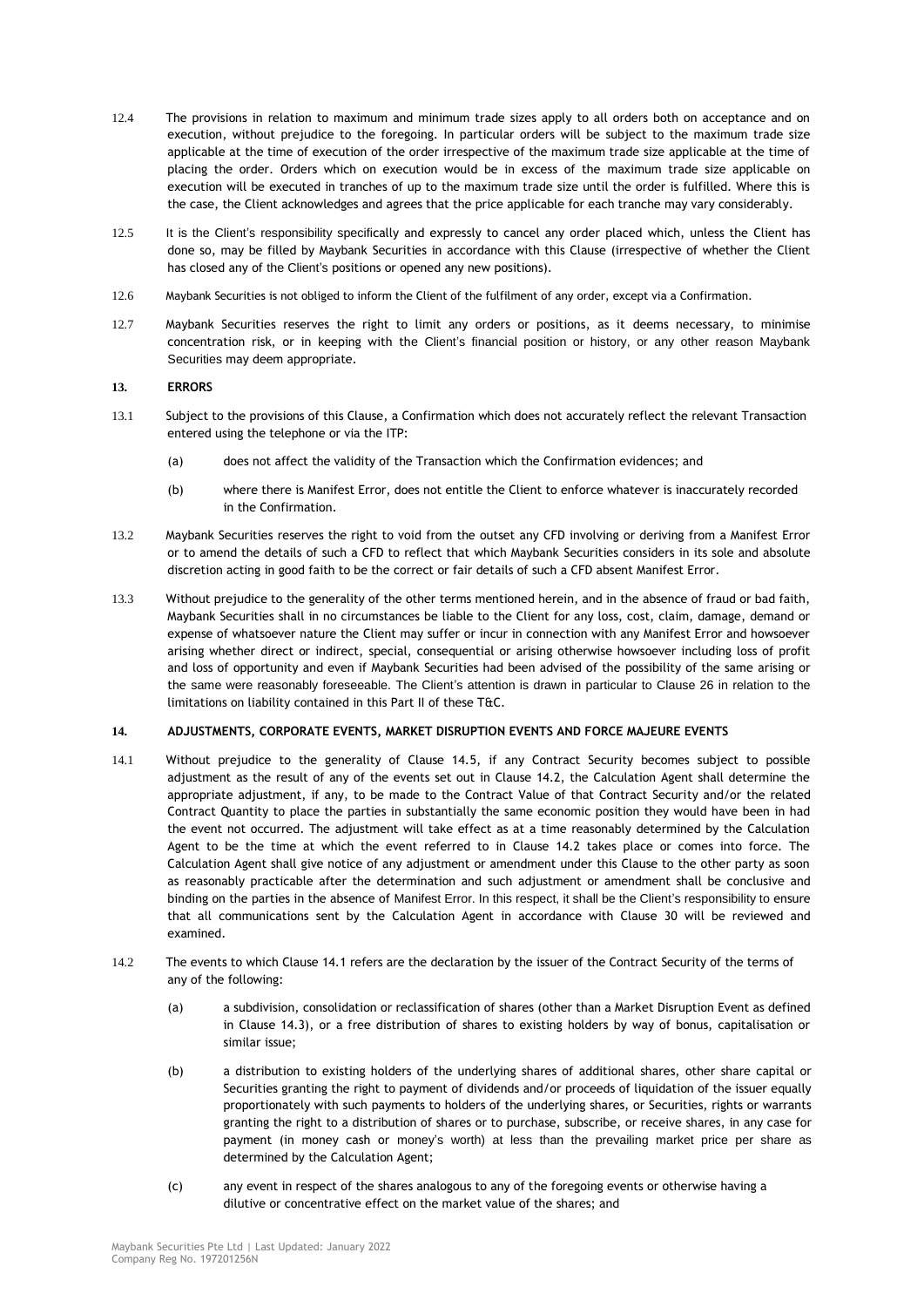(d) any other event in respect of which the Calculation Agent (in its absolute discretion) decides an adjustment is appropriate.

Notwithstanding the foregoing, Maybank Securities reserves the right to close all open positions relating to the Contract Security before the occurrence of the abovementioned adjustments.

- 14.3 If at any time a take-over offer is made in respect of a Contract Security, then at any time prior to the closing date of such offer, Maybank Securities may give notice to the Client of its intention to close the CFD and the Client is taken to have given a Closing Notice under Clause 10. The date of such notice shall be the Closing Date and the provisions herein relating to the closing of CFDs shall apply and the Closing Price shall be such price as is notified to the Client by Maybank Securities. For the purposes of this Clause, references to "offer", "take-over" and "closing date" shall have the same meaning as given to them in the Singapore Code on Take-overs and Mergers issued by the Monetary Authority of Singapore pursuant to section 321 of the SFA, as amended from time to time.
- 14.4 If Maybank Securities determines in its reasonable opinion that a Force Majeure Event exists then Maybank Securities may in its absolute discretion (and without prejudice to any other rights Maybank Securities may have):
	- (a) cease or suspend trading and/or alter trading times for all or any markets;
	- (b) vary commission rates, the financing charge, any buying or selling spreads or any other applicable fees or charges;
	- (c) close any or all open trades, refuse any trades, cancel and/or fill any orders, in each case at such level as Maybank Securities considers in good faith to be appropriate in all the circumstances;
	- (d) immediately require payment of Margin and/or any other amounts the Client may owe Maybank Securities;
	- (e) vary maximum and/or minimum trade size;
	- (f) suspend or modify the application of any or all of this Part II of these T&C to the extent that it is impossible or not reasonably practicable for Maybank Securities to comply with them; and
	- (g) take or omit to take all such other actions as Maybank Securities deems appropriate in the circumstances to protect itself and its clients as a whole.
- 14.5 If a Corporate Event occurs, Maybank Securities shall be entitled in its absolute discretion to make adjustments to the price and/or size of any open CFD trades and/or any orders (whether stop, limit guaranteed or otherwise) that relate to the relevant underlying equities and which were open/in place at the close of Maybank Securities' business on the day preceding occurrence of the relevant Corporate Event. Such adjustment shall be as Maybank Securities in good faith considers reasonably necessary to endeavour to preserve the economic value of such trade and/or order immediately prior to occurrence of the Corporate Event.
- 14.6 If at any time a Market Disruption Event (as defined below) occurs in respect of a Contract Security, Maybank Securities may at its absolute discretion (and without prejudice to any other rights it may have), exercise any or all of the rights referred to in Clauses 14.4(a) to 14.4(g). In addition, if any trades in relation to any financial instruments on which Maybank CFD prices are based are for any reason cancelled by the relevant exchange on which they are traded, Maybank Securities shall be entitled (without prejudice to any other rights it may have) to cancel the CFD trades relating thereto.
- 14.7 Without limiting the provisions of this Clause 14, if at any time an event occurs and the Calculation Agent determines (in its sole and absolute discretion) that it is not reasonably practicable to make an adjustment under Clause 14, Maybank Securities may at any time after it becomes aware of the event give the Client notice of Maybank Securities' intention to close any or all the affected CFDs. If that happens, the Client is taken to have given a Closing Notice under Clause 10. For the purposes of Clause 10 the Closing Price is the price reasonably determined by the Calculation Agent to be the market value of the Contract Security as at the date on which the Closing Notice is deemed to have been given.
- 14.8 Unless otherwise expressly provided above, Maybank Securities shall be entitled to do any act or thing permitted by this Clause 14 either with or without notice to the Client. If Maybank Securities gives any such notice it may be given by any of the methods referred to in Clause 30.
- 14.9 Except in the case of fraud or bad faith, Maybank Securities shall not be liable to the Client for any loss cost claim damage demand or expense of whatsoever nature suffered or incurred in connection with the exercise by Maybank Securities of any of its rights under this Clause 14 and howsoever arising, whether direct indirect special consequential or arising otherwise howsoever including loss of profit and loss of opportunity and even if Maybank Securities had been advised of the possibility of the same arising or the same were reasonably foreseeable. The provisions of Clause 26 (Limitation of Liability) shall also apply to any loss or damage referred to therein arising by reason of the negligence of Maybank Securities.
- 14.10 Without prejudice to Clause 10.5, the Client acknowledges that in the event of a suspension of trading in the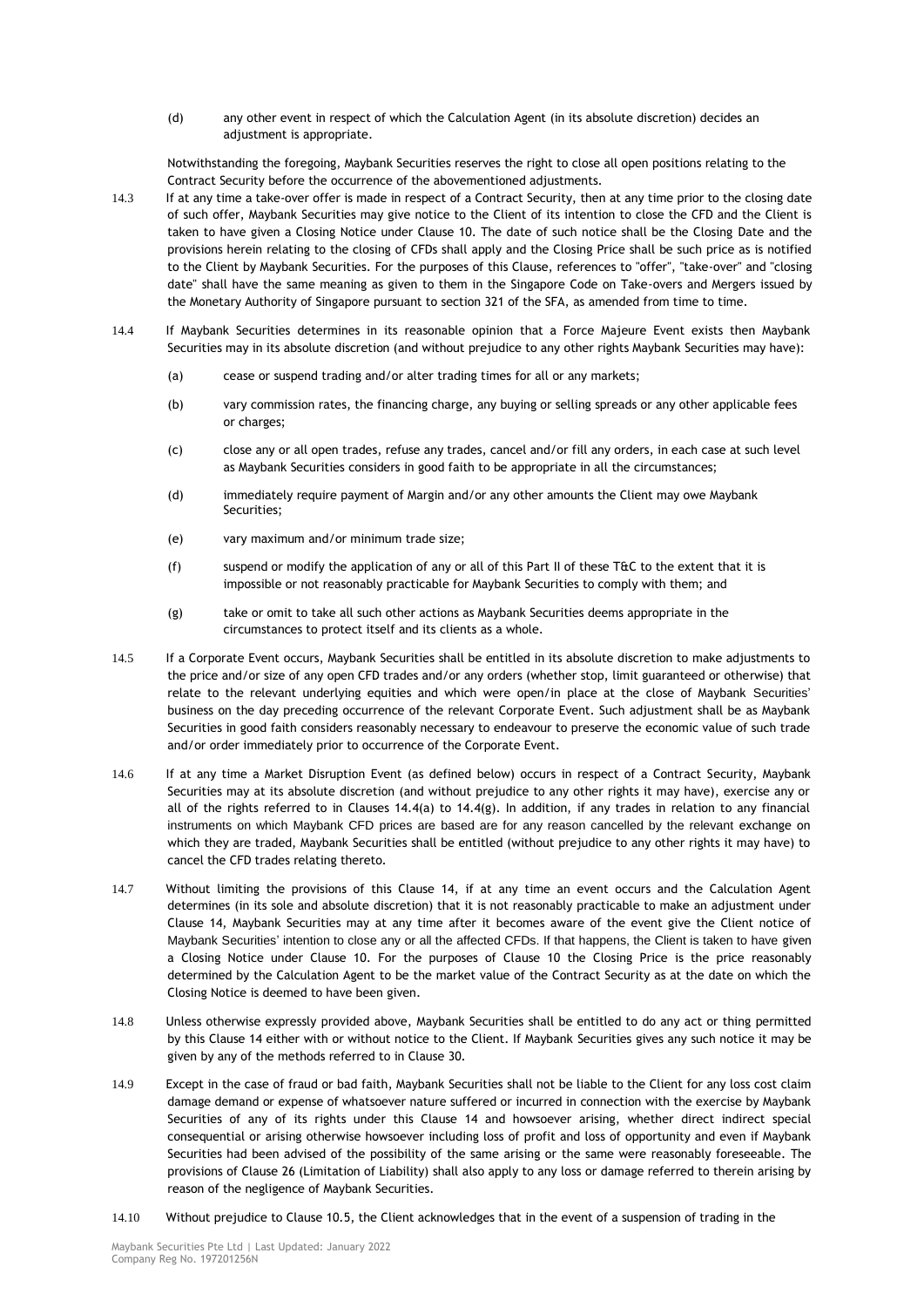Contract Security, Maybank Securities reserves the right and sole and absolute discretion, to:

- (a) require open CFD long positions to be settled in full from the date of suspension or such dates which Maybank Securities shall determine in its sole and absolute discretion;
- (b) require the Client to pay additional Variation Margin; and/or
- (c) suspend or close the Client's Account as if upon the occurrence of a Default Event in accordance with Clause 18 below.

## **15. INTEREST CHARGES ON OPEN CONTRACTS**

- 15.1 Interest (if any) in respect of a notional amount equal to the Contract Value, as calculated by the Calculation Agent in accordance with the Fee Schedule (as defined in Clause 21.2), shall accrue on a daily basis and be payable daily from the date the CFD is entered into until the Closing Date and for this purpose, the Contract Value on a day that is a Local Business Day shall be determined as at the close of trading of that Local Business Day, and the Contract Value on a day that is not a Local Business Day shall be determined as at the close of trading on the last preceding Local Business Day.
- 15.2 Interest payments shall be settled by Maybank Securities on each day by debiting or crediting the Client's Account with the daily interest rate differential between the amount of interest payable by the Client and the amount of interest payable by Maybank Securities. In the event that there are insufficient cleared funds in the Client's Account, the Client acknowledges that any amount due under this Clause is a debt due and owing by the Client to Maybank Securities.

# **16. MARGIN REQUIREMENTS**

- 16.1 The Client acknowledges that before it is permitted to enter into a CFD, Maybank Securities may require the Client to have deposited cleared funds to the Client's Account as Initial Margin. The amount of Initial Margin and the time for its call shall be within the sole and absolute discretion of Maybank Securities. Maybank Securities shall be under no obligation to allow any offset of Initial Margin.
- 16.2 Maybank Securities may at any time at its sole and absolute discretion, increase the Initial Margin requirements applicable in respect of any CFD and require the Client to deposit funds equal to such increase.
- 16.3 Maybank Securities may, during the term of any CFD, require the Client to pay Variation Margin in respect of such CFD by depositing to the Client's Account cleared funds in such amount as Maybank Securities in its sole and absolute discretion may determine, including, without limitation, if Maybank Securities determines that the GLV of the Client's Account has fallen below S\$1,000 or its foreign currency equivalent.
- 16.4 If Maybank Securities makes a Margin call the Client must pay the amount of Margin called within 24 hours of the giving of such notice by Maybank Securities. In all respects, time shall be of the essence for all payment obligations of the Client.
- 16.5 Maybank Securities shall have sole and absolute discretion as to the exercise of its rights under this Clause to call for Margin and such exercise of rights shall be binding on the Client.
- 16.6 Upon Maybank Securities making a Margin call, the Client acknowledges that Maybank Securities may refuse any request by the Client to enter into any further CFD until Maybank Securities has confirmed receipt of the called Margin in cleared funds.
- 16.7 Maybank Securities may allow the Client to withdraw from the Client's Account any Excess Margin. Otherwise, Margin deposited by the Client to the Client's Account will not fall due for repayment until the Client's obligations under these Terms are satisfied in full. Until such time, this Margin will not constitute a debt due from Maybank Securities to the Client nor will the Client have any right to receive repayment of these funds.
- 16.8 The Client's liability in respect of Margin calls is not limited to the amount, if any, in the Client's Account with Maybank Securities.
- 16.9 All Margin shall be in such form as Maybank Securities may stipulate and the value of any such Margin shall be determined by Maybank Securities in its sole and absolute discretion. Maybank Securities shall be entitled to deposit, pledge, re-pledge or loan any Margin in whatever form provided to Maybank Securities and shall not be under any obligation to account to the Client for any interest, income or benefit that may be derived therefrom. Subject to the provisions of this Part II of these T&C, no interest shall be paid on any type of Margin credited to the Client's Account and the Client acknowledges and consents that any interest earned on the Margin credited under this Part II of these T&C may be retained by Maybank Securities for its own account and benefit.
- 16.10 Maybank Securities is not obliged to make Margin Calls of the Client at all or within any specific time period. Maybank Securities shall not be liable to the Client for any failure by Maybank Securities to contact the Client or attempt to contact the Client. It is the Client's responsibility to monitor any open CFD positions and all other relevant factors used to calculate Margin payable.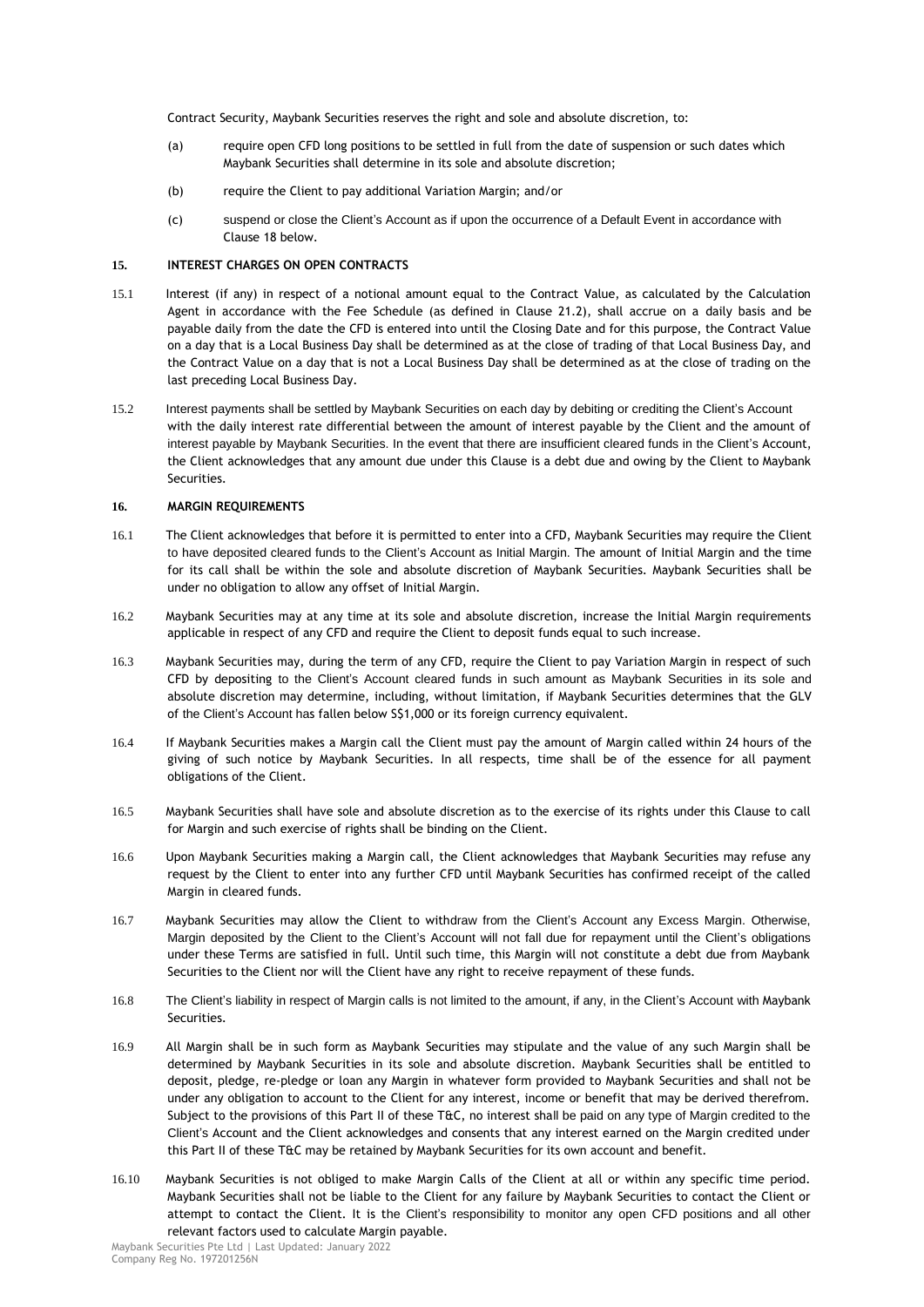- 16.11 Without prejudice to the Client's obligation to pay Margin immediately the same becomes due, the Client must notify Maybank Securities immediately if the Client cannot, or believes it would not be able to, meet a Margin call when due.
- 16.12 Margin calls may be made at any time by any method of communication including telephone, telephone answering machine message, voice mail, pager, letter, fax, e-mail or any other means of communication. Maybank Securities shall be deemed to have made a Margin call on the Client if Maybank Securities has left a message (via any of the foregoing methods of communication) requesting the Client to contact Maybank Securities. Such Margin call will be deemed to have been made notwithstanding that the Client has not returned any message Maybank Securities may have left requesting the Client to contact Maybank Securities. If a Margin call is made by more than one method of communication it shall be deemed to have been made at the earliest time such communication is deemed served. A Margin call shall also be deemed to have been made if Maybank Securities is unable to leave a message for the Client and has used reasonable endeavours to contact the Client. All references in this Part II of these T&C to a Margin call shall be deemed to include reference to a deemed Margin call. Any message Maybank Securities leaves for the Client requesting the Client to contact Maybank Securities should be regarded as extremely urgent. If Maybank Securities leaves a message, it will (to avoid potential embarrassment to the Client) usually not reveal its company name or the nature of the call; however, it may, without liability to the Client, do so, if Maybank Securities in its sole and absolute discretion so decides and in particular Maybank Securities may leave its company name if the Client does not return any previous messages.

# **17. REPRESENTATIONS**

- 17.1 The Client represents and warrants to Maybank Securities that:
	- (a) (if a corporation) the Client is not insolvent, no resolution has been passed and no petition has been presented or order made for the Client's winding up or liquidation or the appointment of an administrator or judicial manager or other insolvency official;
	- (b) (if a corporation) the Client has been and is duly formed under the laws of the place of the Client's formation;
	- (c) (if a natural person) the Client is not insolvent or bankrupt and no encumbrancer has taken possession of or sold all or any part of the Client's business or assets, no bankruptcy order, arrangement or composition with the Client's creditors has been made;
	- (d) the Client has the power and authority to enter into and perform the Client's obligations under these T&C and to enter into CFDs;
	- (e) the Client is entering into this Part II of these T&C and all CFDs as principal and not as agent or trustee or otherwise on behalf of any other person;
	- (f) in executing and in giving effect to these T&C the Client does not, and in entering into CFDs, the Client will not infringe:
		- (i) any provision of any deed or other document or agreement to which it is a party; or
		- (ii) any law or treaty or any judgment, ruling, order or decree of any governmental agency binding on it;
	- $(g)$  the Client will not enter into a CFD as or by way of a wager;
	- (h) all information provided by the Client to Maybank Securities, whether in the Account Application Form or otherwise, was true and accurate in all material respects as at the date when the information was provided and remains so and there are no facts or circumstances known to it after proper inquiry which have not been disclosed to Maybank Securities and which, if disclosed, might reasonably be expected adversely to affect the decision of a reasonably prudent financial services licensee whether to enter into this Part II of these T&C;
	- (i) the Client has read and fully understood these T&C and Maybank Securities' Risk Disclosure Statement;
	- (j) these T&C are binding and enforceable upon the Client;
	- (k) (if a natural person) all trades are entered into and every instruction given in person, subject to the clause relating to the appointment of an Agent; and
	- (l) if the Client has appointed an Agent, such Agent has read and understood these T&C and Maybank Securities' Risk Disclosure Statement and fully understands the nature of CFD trading and the jargon used.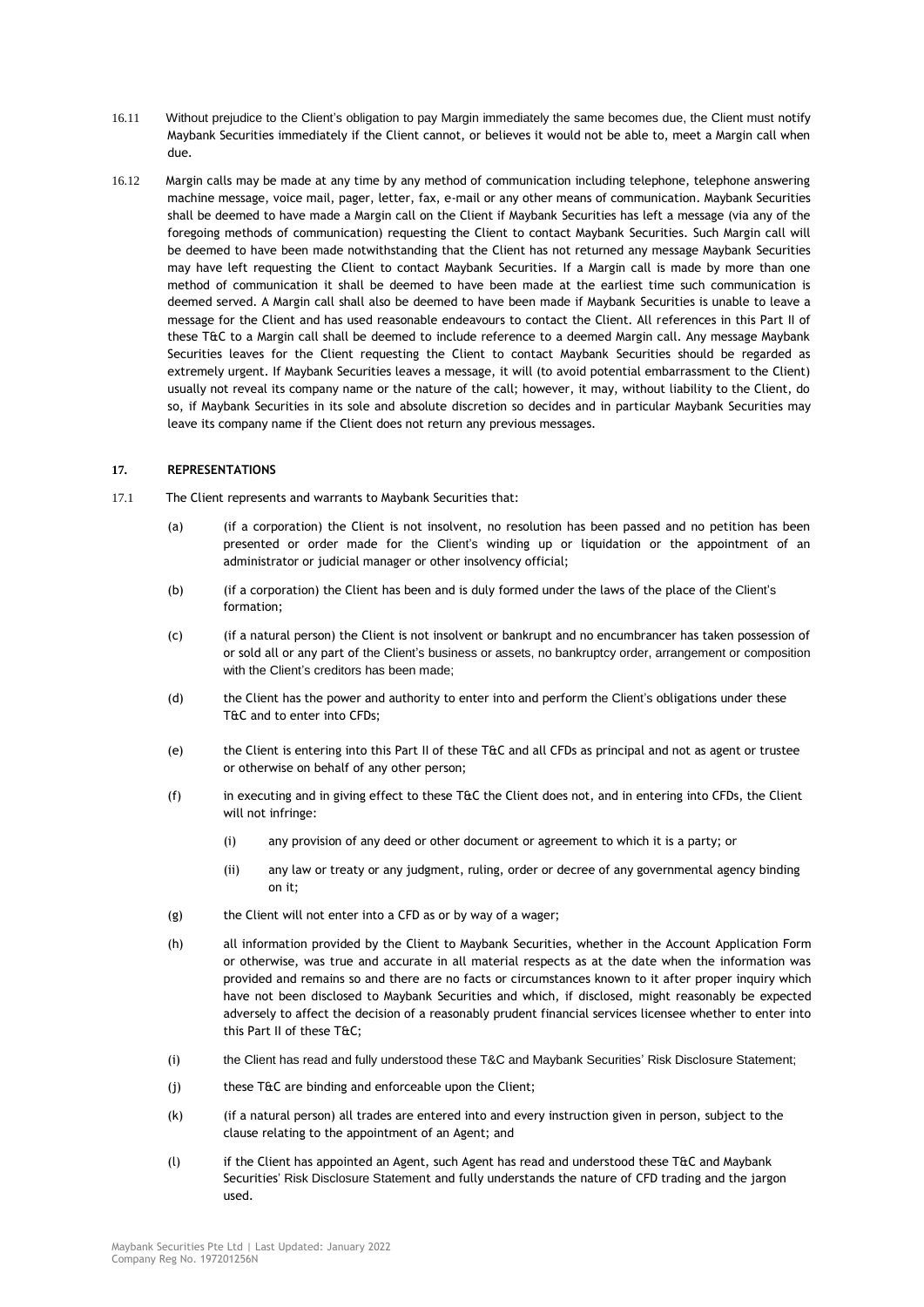17.2 The Client acknowledges that Maybank Securities agrees to provide the services under this Part II of these T&C in reliance on these representations and warranties and these representations and warranties shall be deemed to be repeated on each day when these T&C remain in force.

# **18. DEFAULT EVENTS**

- 18.1 Whether or not it is within the Client's control, a Default Event occurs if:
	- (a) the Client is in breach of any of these T&C:
	- (b) the Client (if not a natural person) passes a resolution for winding up (otherwise than for the purpose of a solvent amalgamation or reconstruction where the resulting entity assumes all of the other party's obligations under these T&C) or if a court makes an order to that effect;
	- (c) the Client (if a natural person) dies or becomes a patient under or any court order is made in respect of the Client under relevant mental health legislation or Maybank Securities believes or suspects the same to be true;
	- (d) the Client (if not a natural person) becomes or is declared insolvent or convenes a meeting of or makes or commences negotiations with a view to making, a general rescheduling of its indebtedness, a general assignment scheme of arrangement or composition with its creditors;
	- (e) the Client (if a natural person) is insolvent or bankrupt or if an encumbrancer has taken possession of or sold all or any part of the Client's business or assets, or if a bankruptcy order, arrangement or composition with the Client's creditors has been made:
	- (f) the Client ceases to carry on its business or substantially the whole of its business;
	- (g) the Client fails to meet a payment obligation to Maybank Securities under these T&C;
	- (h) the Client has a liquidator, receiver, judicial manager, administrator, trustee, manager or similar officer appointed in respect of any of its assets or if any analogous step is taken in connection with its insolvency, bankruptcy or dissolution;
	- (i) the Client commits an act or undertakes a course of conduct which Maybank Securities reasonably considers may harm its reputation or may otherwise detrimentally affect it;
	- (j) the Client (1) commits an act, or circumstances have occurred in respect of the Client, amounting to a default, event of default or other similar condition or event (however described) in respect of the Client under one or more agreements or instruments relating to any payment obligation of any of them (individually or collectively) which has resulted in such payment obligation becoming, or becoming capable at such time of being declared, due and payable under such agreements or instruments, before it would otherwise have been due and payable or (2) defaults in making one or more payments on the due date thereof under such agreements or instruments (after giving effect to any applicable notice requirement or grace period);
	- (k) Maybank Securities is of the opinion that the financial condition of the Client or of any person guaranteeing the Account of the Client has materially or adversely changed since the date of these T&C or the date on which the Account was opened (whichever is earlier) or that events with respect to the Contract Security (other than market price movements) has altered the economics of the CFD materially so as to have changed the material terms of the CFD;
	- (l) Maybank Securities has, for 24 hours, been unable to establish direct contact with the Client or any of its designated representatives or Agents; or
	- (m) Maybank Securities forms the view, in good faith, that it should take action in order to preserve its rights or interests under the Account or under its relationship with the Client.

## **Limit on Exposure**

18.2 If on a mark-to-market basis, the amount of funds that the Client holds at anytime with Maybank Securities as Margin falls to less than 75% of the Margin that would be required to support all open CFD positions calculated at such time, Maybank Securities reserves the right, but is not obliged to liquidate some or all of those CFDs in accordance with Clause 19.1(b) as if the event were a Default Event.

# **19. ACTION FOLLOWING A DEFAULT EVENT**

19.1 Upon or at any time after a Default Event occurs and is continuing, Maybank Securities, without prejudice to any other rights it may have, has the right and power (but not the obligation) in its sole and absolute discretion and upon written notice to the Client to:

## (a) terminate this Part II of these T&C;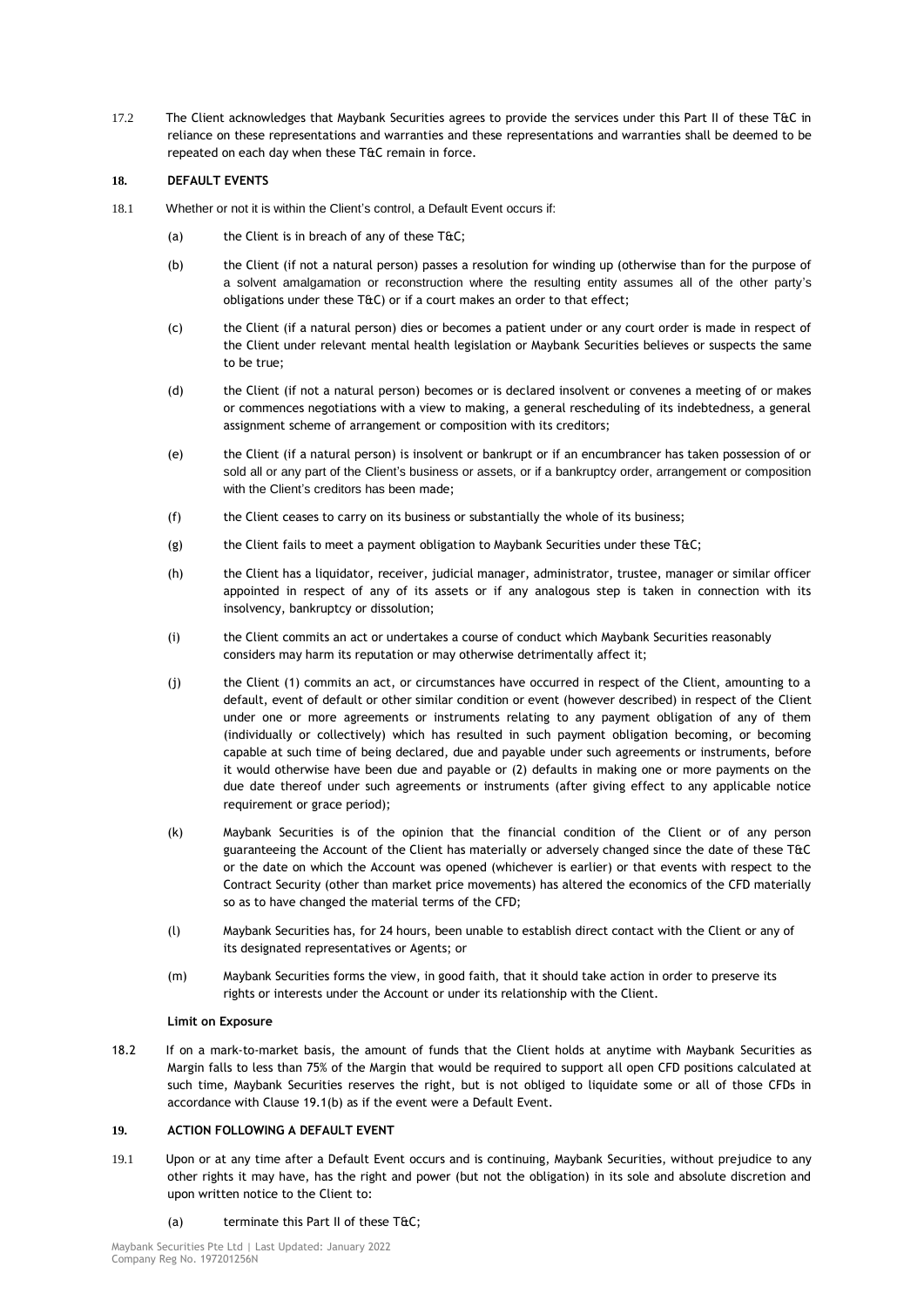- (b) close out all or any CFDs as if the Client had given a Closing Notice under Clause 10 and as if the Client had accepted the Closing Price determined by Maybank Securities under Clause 10 (the "**Affected CFDs**");
- (c) cancel any outstanding orders in order to close the Client's Account; and/or
- (d) satisfy any obligation the Client may have to Maybank Securities out of any property, money or security belonging to the Client in Maybank Securities' custody or control including, without limitation, by selling any Securities lodged by the Client with Maybank Securities and for such purpose to enforce at the Client's expense any asset or security held by Maybank Securities in such manner as Maybank Securities deems fit.
- 19.2 Upon the close out of the Affected CFDs, the amounts payable under Clause 10.3 in respect of such Affected CFDs shall be set off and the net amount shall be payable by the relevant party to the other. Where the net amount is payable by the Client to Maybank Securities, Maybank Securities may satisfy such obligation out of any Margin or any other amount standing to the credit of the Client's Account, and shall pay any remaining balance in the Client's Account to the Client and if insufficient, the Client shall pay such amount immediately. Where the net amount is payable by Maybank Securities to the Client, Maybank Securities shall pay such amount immediately and, if there are no further outstanding CFDs, at the same time pay to the Client all Margin and all other amounts standing to the credit of the Client's Account.
- 19.3 Any action by Maybank Securities under this Clause shall be without prejudice to any of its rights to damages or any other remedy, and shall not limit any other term under this Part II of these T&C including without limitation Clause 25.
- 19.4 Maybank Securities will not lose its rights under this Clause by reason of any delay in exercise of the rights.

## **20. ILLEGALITY**

20.1 If any event occurs (including the introduction, implementation, operation or taking effect of, any law, regulation, treaty, order, official directive or ruling, or any change in any such law, regulation, treaty, order, official directive or ruling or in their interpretation or application by any governmental authority or agent) which makes or declares it unlawful or impracticable for either Maybank Securities or the Client to exercise its rights or perform its obligations under these T&C, Maybank Securities shall in good faith determine if these T&C may be amended or the trading arrangements restructured in a manner which is lawful. If Maybank Securities determines in good faith that this is not reasonably practicable, Maybank Securities may terminate the Account by notice to the Client and close out all CFDs in accordance with Clause 19.1 as if a Default Event had occurred for the purpose of that Clause.

### **21. COMMISSIONS AND CHARGES**

- 21.1 Commission will be payable on the entry into and termination of each CFD. On the Business Day on which the parties have entered into or terminated a CFD, the Client shall pay to Maybank Securities the commission fees at the applicable rates then in force, as set out in the contract note or Confirmation thereof and/or the Fee Schedule (as defined in Clause 21.2 below). This fee is in addition to any and all other payment obligations in relation to a CFD Transaction and will be rounded up to the nearest dollar.
- 21.2 Maybank Securities reserves the right from time to time in its sole and absolute discretion (including during the lifetime of any CFD and especially in but not limited to volatile market conditions and/or in the circumstances referred to earlier) and by notice to the Client to vary commission rates, impose other fees and/or vary the rates of interest payable under Clause 15 (and/or the type of CFD in respect of which it is payable, so that, for example, commission might be imposed in respect of equity indices). Commission fees, interest, and other charges which are not set out in the CFD Market Information Sheets or which have changed since the date of issue will be quoted on request, posted as part of the fee schedule via the [www.kecfd.com](http://www.kecfd.com/) website (the "**Fee Schedule**") or individually notified via post. It is the Client's responsibility to ensure that it is aware of current applicable commission and financing charges and rates.
- 21.3 Where access to an ITP is provided to the Client by Maybank Securities, the Client shall pay to Maybank Securities such access fees as may from time to time be applicable. The access fees shall be payable by the Client to Maybank Securities at the end of every calendar month.
- 21.4 The Client shall promptly pay all interest, commissions, fees and charges at such rates and in such manner as Maybank Securities may in its sole and absolute discretion impose and stipulate from time to time with respect to the execution, performance and/or settlement of any contract or otherwise for the maintenance of the Account. All fees shall be settled by Maybank Securities on the day they fall due by debiting the Client's Account with the relevant amount payable by the Client. In the event that there is insufficient cleared funds in the Client's Account, the Client acknowledges that any amount due under this Clause is a debt due and owing by the Client to Maybank Securities.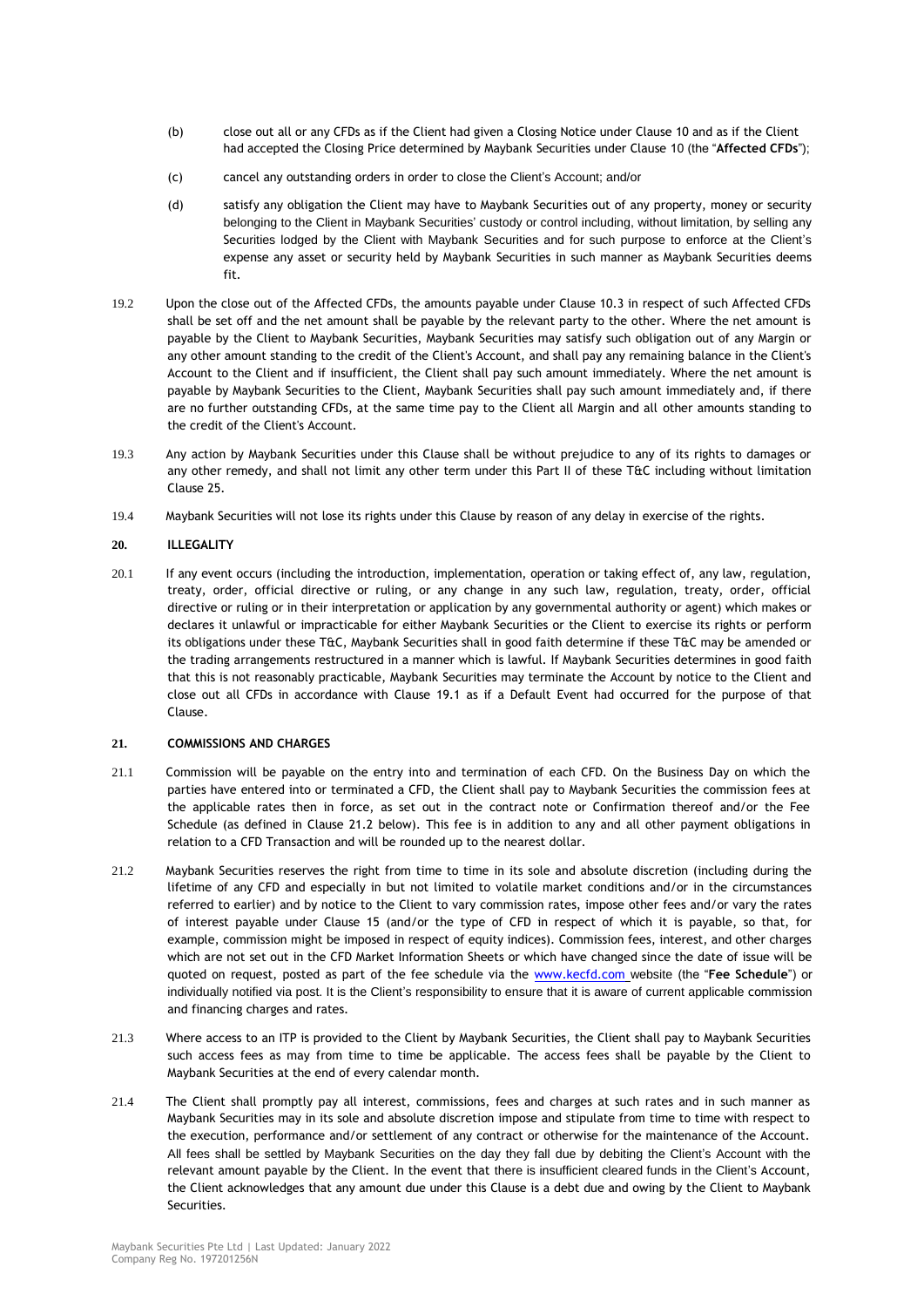21.5 The Client agrees that Maybank Securities may share all fees and charges with other persons without being required to disclose that fact to the Client (unless that disclosure is required by law).

# **22. NETTING PROVISIONS AND CURRENCY CONVERSION**

- 22.1 All Transactions between the Client and Maybank Securities will be entered into in consideration of each other and constitute a single contract between Maybank Securities and the Client. If Maybank Securities exercises any rights of combination, consolidation and/or set off pursuant to Clause 22.2 or any other term in any other applicable agreement, it may also, at the same time, without notice to the Client and in its sole and absolute discretion, close, combine, consolidate and/or set off any or all open positions which shall be or shall be deemed to be immediately closed as Maybank Securities reasonably sees fit and accordingly the rights contained in Clause 22.2 shall apply to all open positions.
- 22.2 Without prejudice to any other rights and remedies available to Maybank Securities (at law or under these T&C), Maybank Securities reserves the right, at any time, from time to time, without notice to the Client and in its sole and absolute discretion, to combine and consolidate any or all of the Client's accounts (of whatever nature or type the Client holds with Maybank Securities) and positive and negative exposures and/or to set off some or all of the Client's Account balances and any other amounts of whatsoever nature which may be due or payable from Maybank Securities to the Client (of whatsoever nature and howsoever and whenever arising) against all interest, costs, expenses, charges, realised losses, Margin, negative positions and any and all other liabilities and amounts (of whatsoever nature and howsoever and whenever arising) owed by the Client to Maybank Securities under these T&C or any other terms agreed between the Client and Maybank Securities. If Maybank Securities exercises such rights of combination consolidation and/or set-off, all obligations for payment in respect of all the foregoing will be cancelled and simultaneously replaced by a single obligation to pay a net sum of cash to Maybank Securities or (if a net amount is payable to the Client) to the Client.
- 22.3 Maybank Securities may apply the above rights regardless of the currency of any amount payable by Maybank Securities to the Client or by the Client to Maybank Securities as referred to in Clause 22.2.
- 22.4 Without prejudice to clause 25, Maybank Securities may (whether in connection with the exercise of any rights under Clause 22.2 or otherwise) convert money standing to the Client's credit in any of the Client's accounts with Maybank Securities or any other profit, loss, exposure or liability or any money received from the Client or due to be paid by the Client to Maybank Securities or by Maybank Securities to the Client from one currency to another at prevailing market rates available to Maybank Securities. Maybank Securities shall be entitled to charge the Client all commission costs and charges incurred in connection with the foregoing. All references in this Part II of these T&C to any foreign currency equivalent to Singapore dollars or conversion of any currency into Singapore dollars or any other currency shall be construed accordingly.

## **23. INTEREST ON CLIENT MONEY**

- 23.1 Subject to Clause 23.2, the Client shall not be paid interest on Client money or any other amounts Maybank Securities may from time to time hold in respect of the Client.
- 23.2 Maybank Securities may by express agreement in writing with the Client agree to pay interest on any cleared Client money it may from time to time hold in respect of the Client (in excess of any amounts payable to Maybank Securities of whatsoever nature, including Margin that is not Excess Margin). If Maybank Securities does so:

(a) the rate of interest shall be as from time to time determined by Maybank Securities in its sole and absolute discretion; and

(b) Maybank Securities may by notice to the Client cease payment of such interest at any time.

### **24. QUERY OF ACCOUNT AND COMPLAINTS**

- 24.1 If a Confirmation is received by the Client for a CFD not entered into by or for the Client (or which the Client alleges was not transacted by or for itself), the Client must notify Maybank Securities immediately. If the Client does not receive a Confirmation for a CFD entered into (or believe to have been entered into) the Client must notify Maybank Securities immediately; likewise the Client must notify Maybank Securities immediately if the Client has not received a Confirmation for an order the Client believes Maybank Securities has filled for the Client.
- 24.2 Any query or dispute in respect of any CFD/alleged CFD or conversation/alleged conversation (together with details of the time and date the CFD/alleged CFD was entered or the conversation/alleged conversation took place) must be raised with Maybank Securities (as provided in Clause 24.4) as soon as the Client becomes aware of the same and in any event within 24 hours of the date of the CFD/alleged CFD or conversation/alleged conversation (inclusive of the date of the CFD/alleged CFD or conversation/alleged conversation).
- 24.3 The Client acknowledges that Maybank Securities is only able to effectively investigate any CFD/conversation or alleged CFD/conversation if the Client is able to give the time and date of the relevant matter. If the Client is unable to do so, Maybank Securities will take reasonable steps to investigate, but the Client should be aware that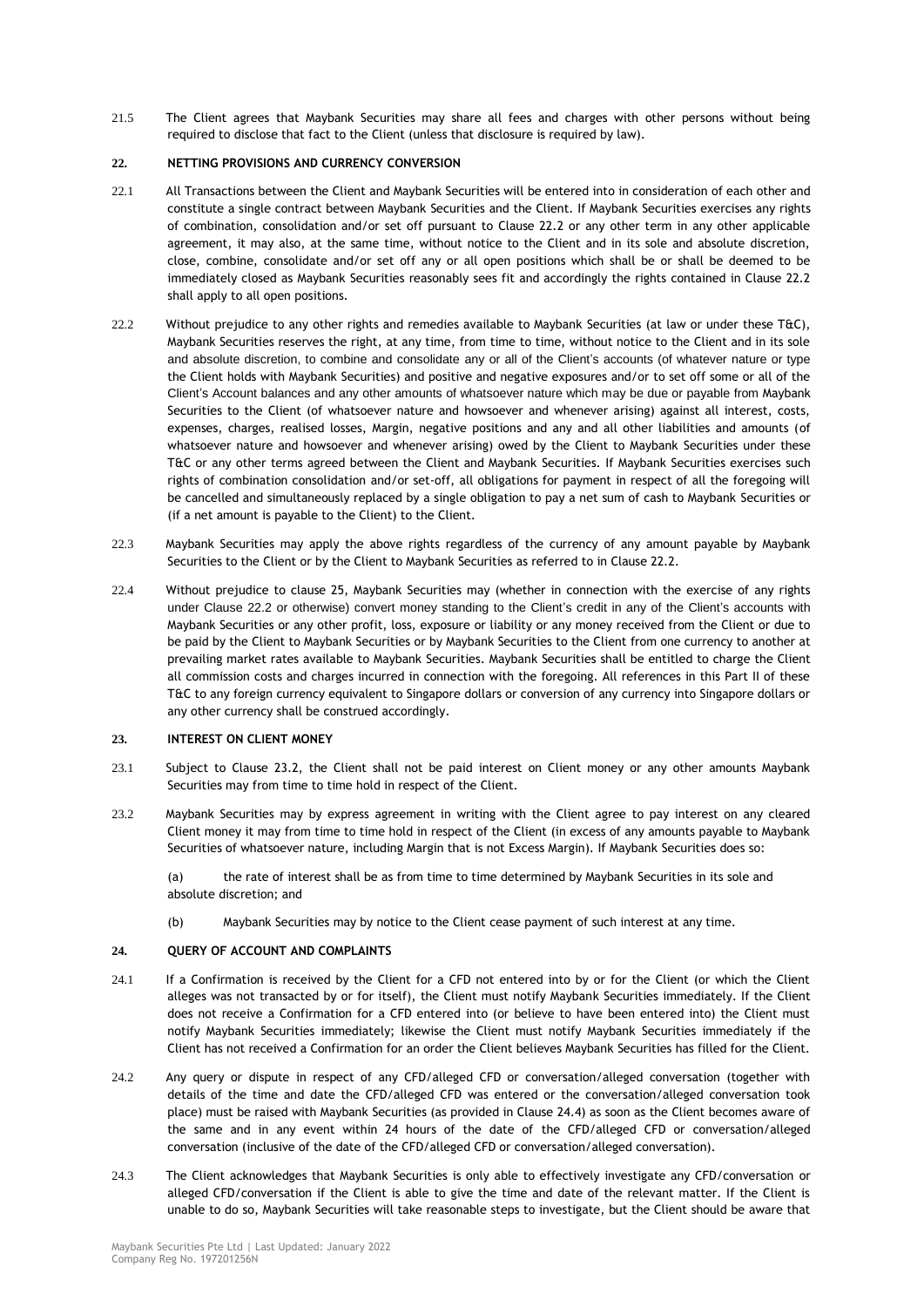Maybank Securities may not be able to locate relevant records and/or tapes of CFDs/conversations in the absence of reasonable time and date details.

24.4 Any disputes or complaints (with all relevant details) must be in writing and may be referred in the first instance to Maybank Securities' Client Services or Compliance Department.

## **25. ADDITIONAL RIGHTS OF MAYBANK SECURITIES**

- 25.1 Maybank Securities may at any time without prior notice to the Client, in order to discharge the Client's obligations (actual or contingent) under this Part II of these T&C:
	- (a) apply all or part of any currency held by Maybank Securities in the Client's Account and any currency held by Maybank Securities for the purpose of the Client's dealings in such order or manner as Maybank Securities thinks fit, whether the liabilities are actual or contingent, primary or collateral, joint or several; and
	- (b) convert, at a commercial rate, any currency held by Maybank Securities in the Client's Account into a currency or currencies in which payments are due from the Client to Maybank Securities and without Maybank Securities being responsible to the Client for any loss resulting from such conversion.

## **26. LIMITATION OF LIABILITY**

- 26.1 Unless otherwise agreed by Maybank Securities in writing or otherwise stated in this Agreement, the Client agrees that in entering into each CFD the Client will rely only upon the Client's judgment and, to the extent permitted by law, in the absence of gross negligence, fraud or wilful default by Maybank Securities or any of its employees, agents and representatives, in relation to Maybank Securities' activities as a capital markets services licence holder, Maybank Securities shall have no responsibility or liability of any kind in respect of any advice or recommendation given or views expressed to the Client on such matters, whether or not the advice or recommendation is given or views are expressed at their volition or upon the Client's request, nor will they be liable in respect of any loss incurred by the Client in connection with any CFD.
- 26.2 In the absence of gross negligence, fraud or bad faith by Maybank Securities or any of its employees, agents and representatives, Maybank Securities shall have no responsibility or liability of any kind for any loss or damage whatsoever incurred by the Client as a result of any delay in transmitting or failure to transmit funds as a result of Maybank Securities' failure to timely execute orders placed with it or transact business or otherwise perform its obligations under this Part II of these T&C in the manner contemplated by this Part II of these T&C.
- 26.3 Subject to all other provisions of this Part II of these T&C (and the payment by the Client to Maybank Securities of all amounts due and payable by the Client to Maybank Securities) Maybank Securities is liable to the Client to pay the Client its realised profits from closed CFDs (if any) which are still available after deduction by Maybank Securities of all amounts due and payable by the Client to Maybank Securities. The foregoing shall constitute Maybank Securities' entire liability to the Client. Subject as aforesaid, Maybank Securities shall in no circumstances be liable to the Client for any consequential special or indirect losses, loss of profits, loss of opportunity (including in relation to subsequent market movements) or other consequential costs, expenses or damages the Client suffers in relation to this Part II of these T&C, arising from any inaccuracy or mistake (not amounting to Manifest Error) in any information given to the Client or in relation to any CFDs, alleged CFDs or other Transactions the Client makes or refrains from making with Maybank Securities or any other person, or in relation to the exercise by Maybank Securities of any of its rights hereunder or at law and even if Maybank Securities had been advised of the possibility of the Client incurring the same or the same were reasonably foreseeable.
- 26.4 If at any time the Client is unable to communicate with Maybank Securities (including without limitation because, for example, all the lines of Maybank Securities are busy or there is a breakdown in communication leading to a cessation of connection between Maybank Securities and the Client (whether over the ITP, telephone or any other communication) or, due to an event beyond Maybank Securities' reasonable control, Maybank Securities is unable to communicate with the Client, Maybank Securities shall not be responsible or liable to the Client for any loss, damage, cost or expense the Client suffers in consequence of the same, including without limitation because the Client is unable to enter into or terminate a CFD or give any other instruction. This includes any temporary or permanent loss of internet or telephone connection. In the event of a loss of internet communication, the Client should contact Maybank Securities immediately via telephone.
- 26.5 The exclusions and limitations of liability contained in this Clause shall also apply to any loss or damage referred to therein arising by reason of the negligence of Maybank Securities, provided however that nothing in this Part II of these T&C shall limit or exclude any liability for death or injury arising by reason of Maybank Securities' negligence.

### **27. PAYMENTS IN GROSS**

27.1 All payments by each party under this Part II of these T&C are to be made without any setoff (other than as expressly permitted under this Part II of these T&C), counter claim or condition and without any deduction or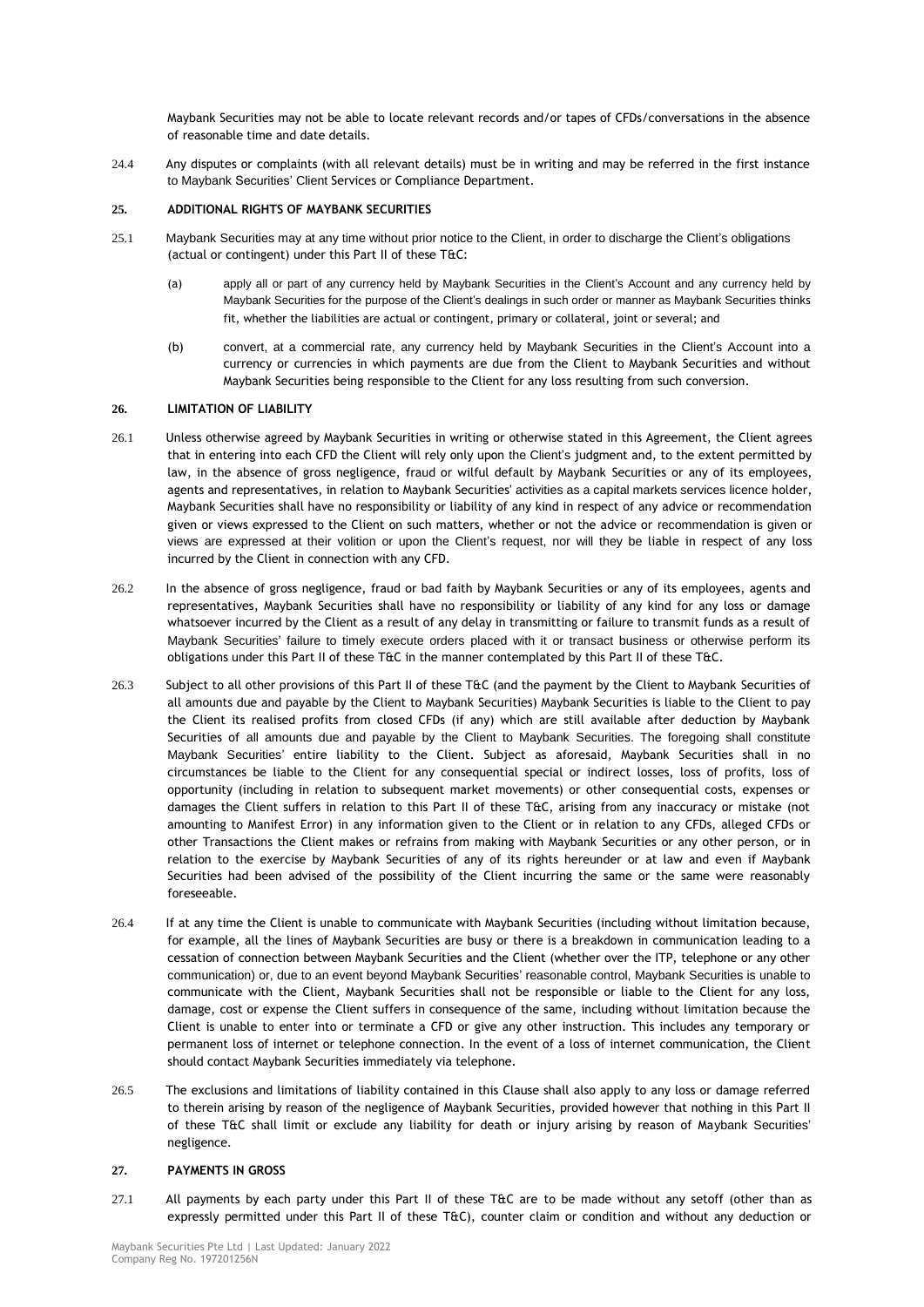withholding for any tax or any other reason unless the deduction or withholding is required by applicable law. If the Client is required to make a deduction or withholding in respect of tax from any payment to be made, the Client shall pay to Maybank Securities an additional amount to ensure that Maybank Securities receives a net amount (after payment of any tax in respect of each additional amount) that is equal to the full amount it would have received had a deduction or withholding or payment of tax not been made. If Maybank Securities is required to make a deduction or withholding in respect of tax from any payment to be made, it shall only be obliged to pay to the Client an amount that is equal to the net amount after such deduction or withholding or payment of tax has been made.

## **28. CURRENCY OF PAYMENTS**

28.1 All amounts due to or payable by either party under this Part II of these T&C are payable in Singapore Dollars or in such other currencies as the parties may agree.

### **29. ADDITIONAL TERMS ON THE ITP**

- 29.1 The ITP and any and all materials that Maybank Securities provides to the Client in connection with the ITP are (1) provided on a non-exclusive, non-transferable, revocable basis; (2) the property of Maybank Securities and/or its ITP providers, licensors or other service providers; and (3) intended for the Client's use only. The Client shall not (a) in whole or in part resell, sub-licence, supply or otherwise transfer or permit access to or make available the ITP to others; (b) copy in whole or in part materials broadcast over the ITP for resale or other supply to others or otherwise make the same available to others; (c) copy the ITP and/or any software forming part thereof in whole or in part; or (d) delete obscure or otherwise tamper with in whole or in part any copyright notices or other indications of protected intellectual property rights and/or ownership from the ITP, any software forming part thereof and/or any materials supplied to the Client by Maybank Securities and/or that the Client prints or downloads from the ITP. The Client shall not obtain any intellectual property rights in or any right or licence to use the ITP, the software forming part thereof or such materials or to conduct trades via the ITP other than as expressly set out herein. The Client shall immediately on demand by Maybank Securities return to Maybank Securities, in good repair and condition, all media, documents and other physical items relating to the ITP that have been supplied to the Client. In the case of software supplied to the Client, the Client shall if so requested by Maybank Securities return the same to Maybank Securities and/or permanently delete and uninstall the same from any computers or other equipment upon which the Client has installed the same and the Client shall not keep any copies of the same.
- 29.2 Maybank Securities warrants that it has the right to permit the Client to use the ITP and that it will take reasonable steps to ensure that the ITP is virus-free, but Maybank Securities cannot guarantee that the ITP will be free from any virus. The Client is responsible for configuring the Client's information technology, computer programs and platforms to ensure compatibility with the ITP and the Client must use the Client's own virus protection software. Maybank Securities does not warrant that the ITP will always be available or accessible or that access to it will be uninterrupted nor that it will be free from errors. Maybank Securities reserves the right to close or suspend provision of the ITP and/or any of the services on the ITP for any purposes including repair, maintenance or development and either with or without notice to the Client. Access to the ITP and/or operation of any of the services on the ITP may be interrupted by circumstances beyond Maybank Securities' reasonable control. Maybank Securities will not be liable if, for any reason, the ITP and/or any of the services thereon are unavailable for any period of time. Maybank Securities disclaims and excludes unless expressly prohibited by applicable mandatory law, all terms conditions and warranties implied by statute or common law in relation to the ITP including but not limited to merchantability, satisfactory quality, suitability or fitness for any particular purpose. Technical difficulties may be encountered in connection with the ITP. Such difficulties may include, but not be limited to, malfunctions, failures, delays, hardware damage or software erosion. Such difficulties could be the result of hardware, software or communication link inadequacies or any other cause and such difficulties could lead to possible economic and/or data loss. In the absence of fraud or bad faith in no event will Maybank Securities, any of its affiliates or employees be liable for any loss, cost, claim, demand expense or damage including, without limitation, loss of profit, loss of revenue, loss of opportunity, consequential, unforeseeable, special or indirect damages or expenses ("**ITP Loss**") which arise directly or indirectly as a result of accessing or using, the ITP and even if Maybank Securities had been advised of the possibility of the same arising or the same were reasonably foreseeable.
- 29.3 The Client acknowledges and agrees that Maybank Securities shall not be liable to the Client for any ITP Loss which may be suffered by the Client as a result or referable to Maybank Securities' decision to impose any restriction, suspend, disallow or terminate the Client's use of the ITP to effect Transactions; provided that Maybank Securities shall, to the extent reasonably practicable in its opinion, give prior notice to the Client of such restriction, suspension, disallowance or termination.
- 29.4 All instructions placed via the ITP for the Client's Account are also subject to the terms of such other procedures and instructions as may be the subject of prior notification in writing by Maybank Securities to Client from time to time in relation to the use of the ITP (the "**Procedures**"). In the event and to the extent of any conflict or inconsistency between this Part II of these T&C and the Procedures, this Part II of these T&C shall prevail.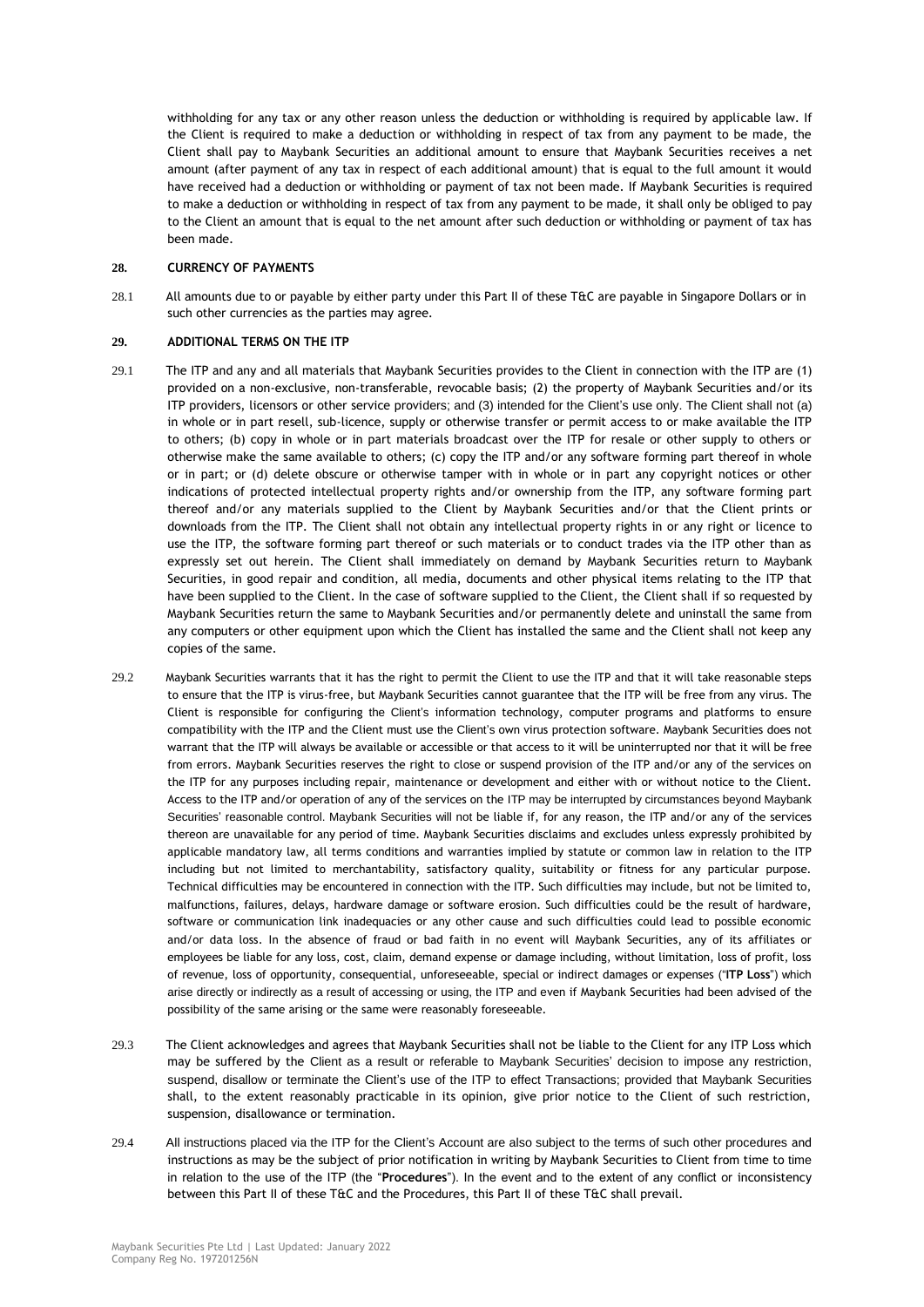- 29.5 The Client acknowledges, agrees and accepts that:
	- (a) Maybank Securities undertakes no liability and is to have no liability whatsoever in relation to any ITP or any part thereof that is provided and/or maintained by a third party and with whom the Client has entered into an agreement or otherwise secured consent/approval for the Client's use for the purposes of effecting Transactions with Maybank Securities. The choice of using such third party ITP or part thereof is agreed by the Client to be wholly the choice of the Client. The provision of the ITP (insofar as it is provided by and/or maintained by Maybank Securities) is on the basis that, in Maybank Securities' good faith opinion, it will deliver such functionality and performance as may be reasonably expected and necessary in delivering a service within the scope of this Agreement to enable the Client to effect Transactions electronically. Maybank Securities does not make or give any warranty or representation that such expectation will be realised with respect to any specific Transaction or will always be realised; and
	- (b) instructions placed via the ITP are placed at the Client's sole risk. The Client agrees to check and ensure that such instructions have been properly transmitted as well as received and acted on by the party intended.
- 29.6 Without limitation to Clause 7:
	- (a) the Client may transmit instructions to Maybank Securities through the use of the ITP and in accordance with all relevant Procedures; and
	- (b) the Client shall be fully responsible and liable for any instructions placed with Maybank Securities, and Transactions entered into, through the use of the ITP accessed using the Client's account number and password. In particular(but without limitation) the Client shall be bound by such instructions notwithstanding any typographical or keystroke errors made when such instructions are placed, any corruption or distortion of instructions which may occur when such instructions are transmitted through the ITP, or that such instructions may exceed any position or transaction limits or restrictions (whether imposed by the relevant Exchange, Maybank Securities or otherwise). Maybank Securities shall, notwithstanding that any of such instructions may be deemed as being that of Maybank Securities vis-àvis any relevant Exchange, not be obliged to review, detect, correct or stop any of such instructions in any way.

### 29.7 **Representations And Warranties By The Client**

- (a) The Client hereby represents and declares that the Client understands and accepts that trading through an electronic trading or order routing system exposes the Client to risks mentioned and set out under this Clause including risks associated with system or component failure. Such system or component failure may result in the inability to enter new instructions, execute existing instructions, modify or cancel instructions previously entered, or stop erroneous instructions, as well as a loss of instructions or order priority.
- (b) The Client represents, warrants and undertakes that:
	- (i) the Client has satisfied the Client, and will continue to satisfy the Client, of the capability of Maybank Securities to deal in the Transactions via the ITP;
	- (ii) the Client has the right, power and authority to use and/or access the ITP and to trade and/or communicate instructions in relation to the Transactions;
	- (iii) the Client has received adequate instructions in respect of the operation and access of the ITP and is fully conversant with the Procedures and will ensure that all users of the ITP using the Client's account number and password are equally conversant and will abide with the same; and
	- (iv) each of the above representations and warranties will be correct and complied with in all material aspects so long as this Part II of these T&C remain in force as if repeated on each day.

## 29.8 **Further Disclaimers And Exclusion Of Liability**

- (a) Maybank Securities shall not be responsible in any way whatsoever for the content, accuracy, timeliness or completeness of any information, data or other services provided through the ITP.
- (b) Without prejudice to any of this Part II of these T&C, including but not limited to Clause 26, Maybank Securities shall not be liable to the Client for any ITP Loss suffered or incurred by the Client due to:
	- (i) the use or inability to use or the availability or non-availability of the ITP;
	- (ii) any errors, defect, malfunction or failure (whether total or partial) of the ITP (or any part thereof) or interruption or delay in response time of the ITP whether resulting or arising from any repair or servicing of the ITP;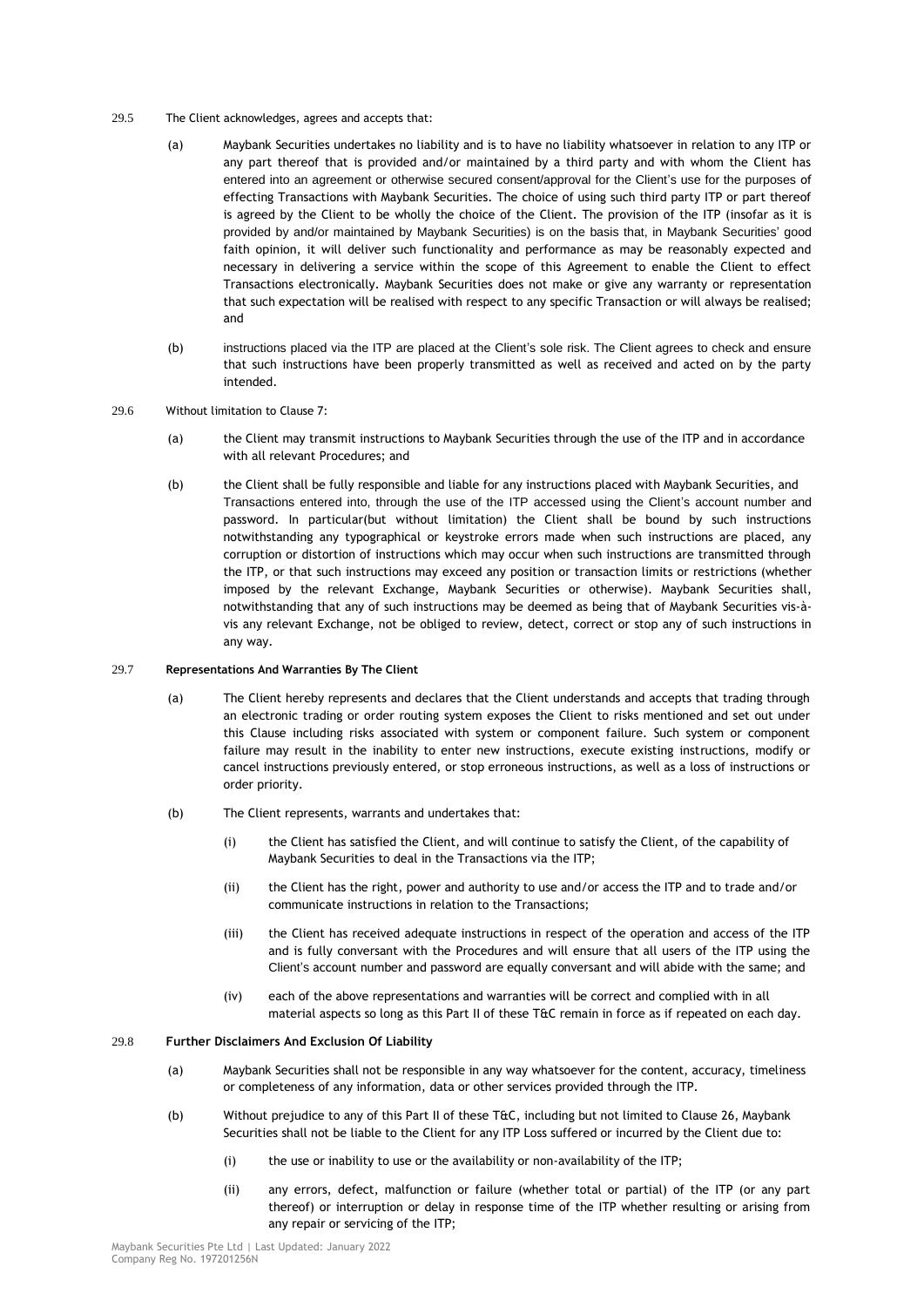- (iii) any damage, destruction, breakdown, mechanical or other defect, howsoever caused, to the ITP (or any part thereof);
- (iv) any corruption or data transmitted through the ITP being incomplete, omitted, inaccurate or corrupted;
- (v) any unauthorised use, access to or alteration of any ITP;
- (vi) any failure or Maybank Securities, its officers, employees, agents or servants to receive the Client's instructions or instructions notwithstanding that the instruction or instruction has been received by the ITP or to execute an invalid, incomplete or inaccurate instruction; or
- (vii) any other cause whatsoever relating to the ITP.
- (c) Without prejudice to any of this Part II of these T&C, including but not limited to Clause 26, the Client agrees and accepts that Maybank Securities shall not be liable or responsible, for and in relation to any and all ITP Loss incurred or suffered by the Client or any person as a result of any action or omission, advice, representation, failure or default attributable to a service provider.
- 29.9 Without prejudice to Clauses 5.8, 5.9 and 7.6, the Client acknowledges and agrees that Maybank Securities' and the service providers" electronic records and logs of transmissions, transactions and communications sent or made by the Client to or via the ITP (including but not limited to instructions) shall be final, conclusive and binding evidence for all purposes whatsoever, save for manifest error. The Client further acknowledges and agrees that in the event and to the extent of any inconsistency between Maybank Securities' and the service providers" electronic records and logs, Maybank Securities' electronic records and logs shall prevail, save for manifest error.

## **30. COMMUNICATIONS**

- 30.1 Save for any statement of account (which may only be sent via e-mail or any method as determined by Maybank Securities) or Confirmation (which may only be sent by e-mail or any method as determined by Maybank Securities) or as expressly set out in this Part II of these T&C, any notice from Maybank Securities to the Client (including without limitation any demand or Margin call) or other communication under or in connection with this Part II of these T&C may be verbal, in writing or by electronic means and may be delivered personally, sent by post, airmail, fax, telex or telephone answering machine message, voice mail message, pager, e-mail or via the ITP. Notices or other communications to the Client may be made to the Client's last known home address, place of work, telephone number (including a telephone answering machine), fax number, telex number, pager number, via the ITP, e-mail address or other contact details.
- 30.2 Any such communication shall be deemed received by the Client immediately upon transmission by Maybank Securities, save for communication sent via post or airmail, in which case such communication shall be deemed received by the Client one (1) Business Day after the communication was dispatched by Maybank Securities (in the case of a Client having a Singapore address) or three (3) Business Days after the communication was dispatched by Maybank Securities (in the case of a Client having a non-Singapore address).
- 30.3 In the case of daily or monthly statements of account, Maybank Securities will send to the Client's e-mail address as set out in the Account Application Form (as may be amended from time to time) such statements of account as may be issued from time to time. The Client agrees that it is the Client's responsibility to ensure that all relevant statements of account are received and undertakes to make enquiries with Maybank Securities and obtain such statements of account if the Client has not received the same following (i) in the case of a daily statement of account, 7 days after the date, and (ii) in the case of a monthly statement of account, 7 days after the end of the statement cycle as applicable to the Client.
- 30.4 The risk of loss or damage to, and the costs of delivery of, any articles or items sent to the Client shall be borne by the Client.
- 30.5 Any communication from the Client to Maybank Securities whether they be instructions relating to the Account or any of the Client Accounts which it now has or may hereafter open with Maybank Securities or otherwise shall be given in accordance with Maybank Securities general operating procedures.
- 30.6 The Client acknowledges and agrees that Maybank Securities' representatives may carry out dealing activities or otherwise operate outside Maybank Securities' office premises and, in this respect, the Client acknowledges and agrees that:
	- (a) it is in the Client's own interest not to use the representative's address as the Client's mailing address for contract notes and statements;
	- (b) the Client may only enter into CFDs with or otherwise give instructions to Maybank Securities using the telephone or via the ITP, unless Maybank Securities agrees to accept other forms of communication, and such orders are subject to this Part II of these T&C;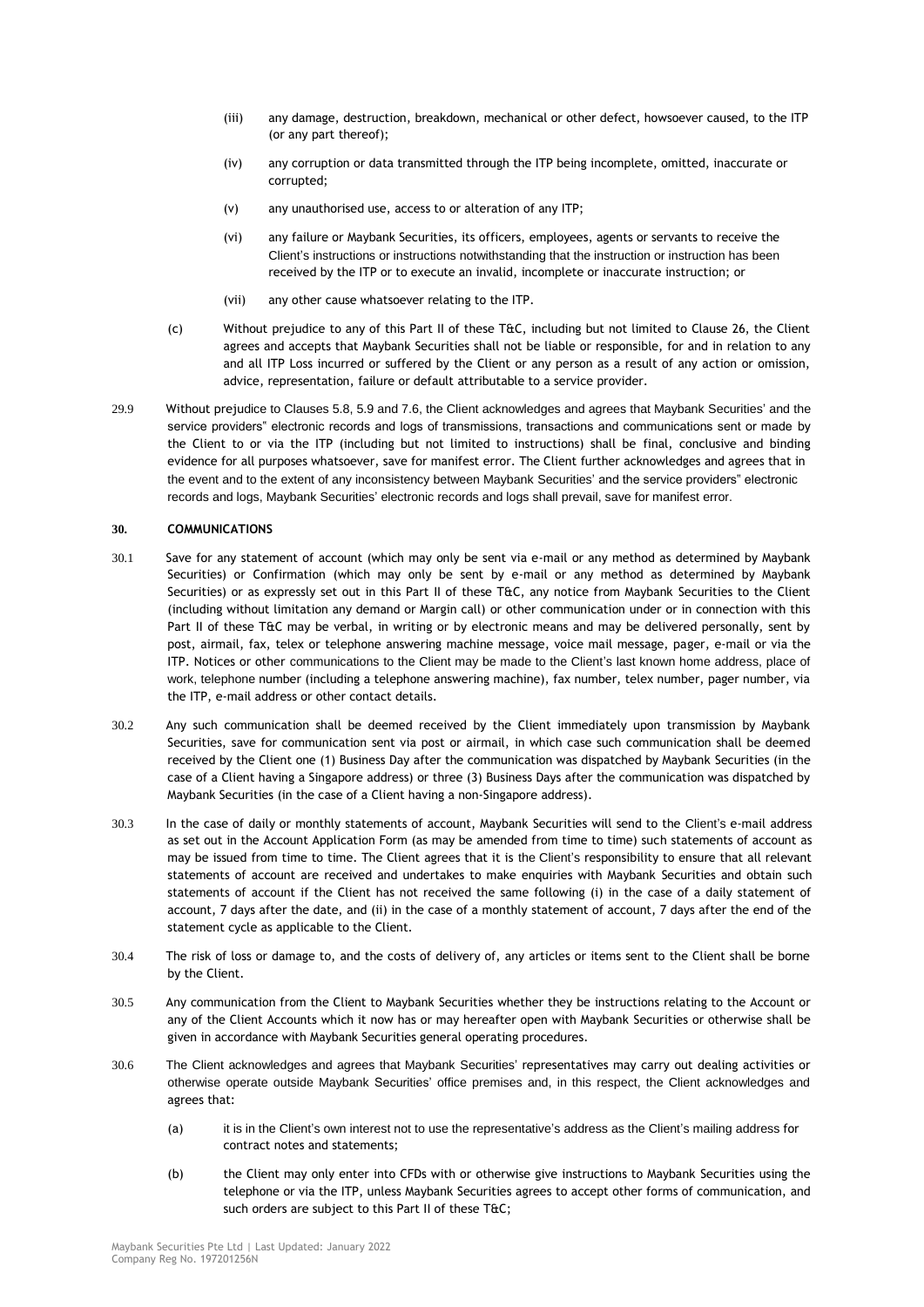- (c) the Client is responsible for and aware of the attendant risk attached to Transactions executed offpremises;
- (d) the Client understands that there might be limitations that may potentially affect the Client's customer service experience, including, but not limited to delays in responding to or executing an instruction or entering into a Transaction; and
- (e) the Client agrees to communicate, give instructions and/or place orders only with the representative assigned by Maybank Securities to the Client.

## **31. ASSIGNMENT**

- 31.1 The Client shall not assign, transfer, charge, sub-contract or deal in any manner with all or any of its rights or liabilities hereunder (including any interest in balances, open positions or Margin) or purport to do any of the same.
- 31.2 Maybank Securities shall be entitled to assign, transfer, charge, sub-contract or deal in any manner with all or any of its rights and/or liabilities hereunder.

## **32. INDEMNITY**

The Client will indemnify Maybank Securities and keep Maybank Securities indemnified on demand in respect of all liabilities, costs (including legal costs on a full indemnity basis), claims, demands and expenses of any nature whatsoever which Maybank Securities suffers or incurs as a direct or indirect result of any failure by the Client to perform any of the Client's obligations under this Part II of these T&C, including under any CFD.

### **33. MULTIPLE DEALS**

- 33.1 The Client acknowledges that the Client shall not hold opposing CFD positions in the same underlying financial instrument. For example, if the Client originally placed a sell order and subsequently placed a buy order for a CFD in the same underlying instrument, this will close all or part of the Client's original sell trade. If the Client has more than one open CFD position in the same Contract Security, such trades (or part thereof) will be closed in the order "First In, First Out" (commonly known as "**FIFO**").
- 33.2 FIFO does not apply to CFDs which are subject to orders subject to that CFD, such as a stop order. Those CFDs will be closed in accordance with the relevant order, unless the Client specifically closes the CFD before the relevant order is executed.

# **34. CONSENTS**

- 34.1 Where this Part II of these T&C contemplates that a party may agree or consent to something (however it is described), that party may:
	- (a) agree or consent, or not agree or consent, in its sole and absolute discretion; and
	- (b) agree or consent subject to conditions,

unless this Part II of these T&C expressly contemplates otherwise.

34.2 Notwithstanding that any provision of this Part II of these T&C may be or become enforceable by a person who is not a party to it, this Part II of these T&C or any of them may be varied, amended or modified, or this Part II of these T&C may be suspended, cancelled or terminated by agreement in writing between Maybank Securities and the Client or as otherwise provided in this Part II of these T&C or rescinded, in each case without the consent of any such third party.